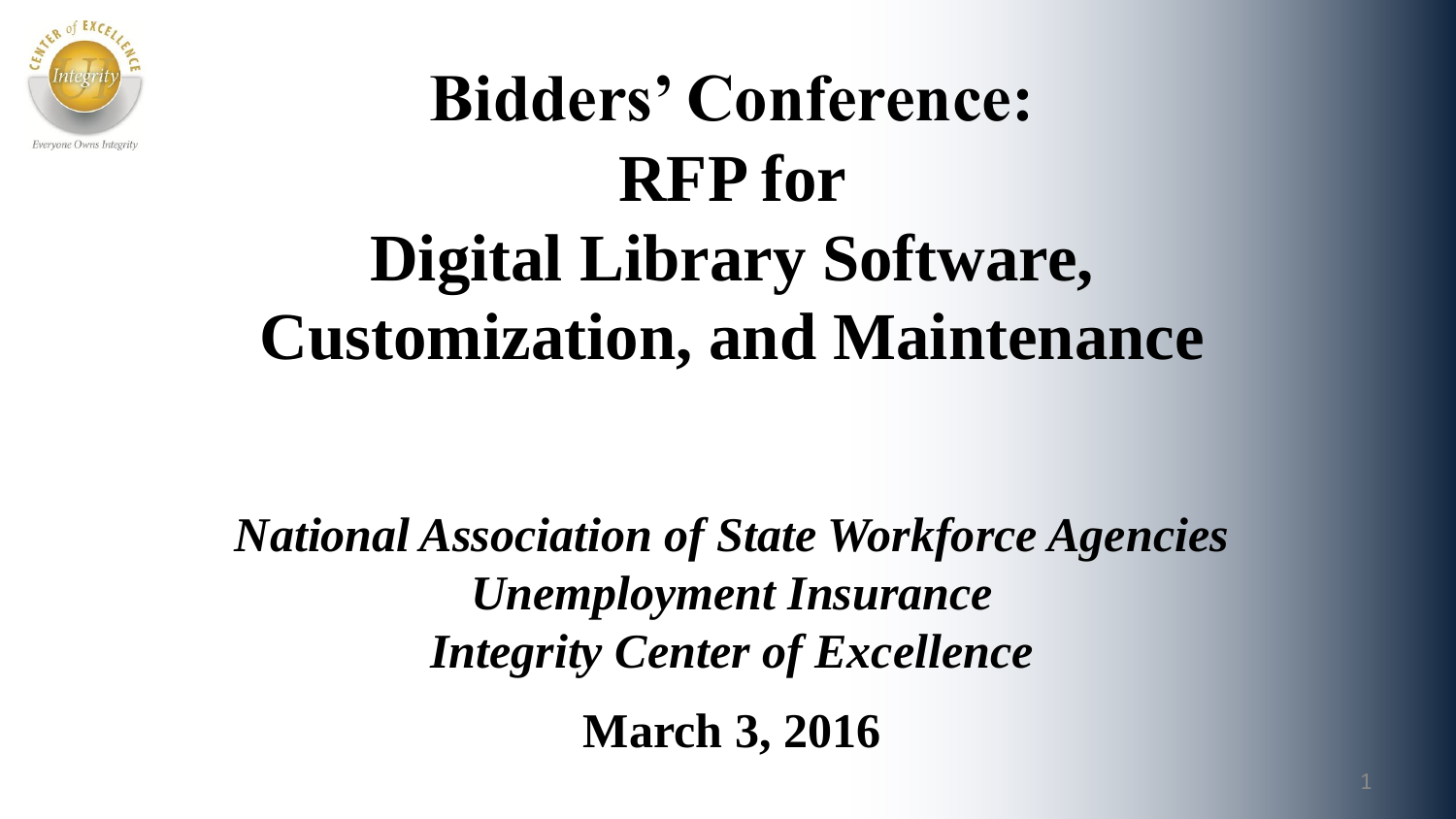

### **Overview**

- I. Welcome & Introductions
- II. Statement of Purpose
- III. RFP Summary
- IV. Questions Received
- V. New Questions
- VI. After the Conference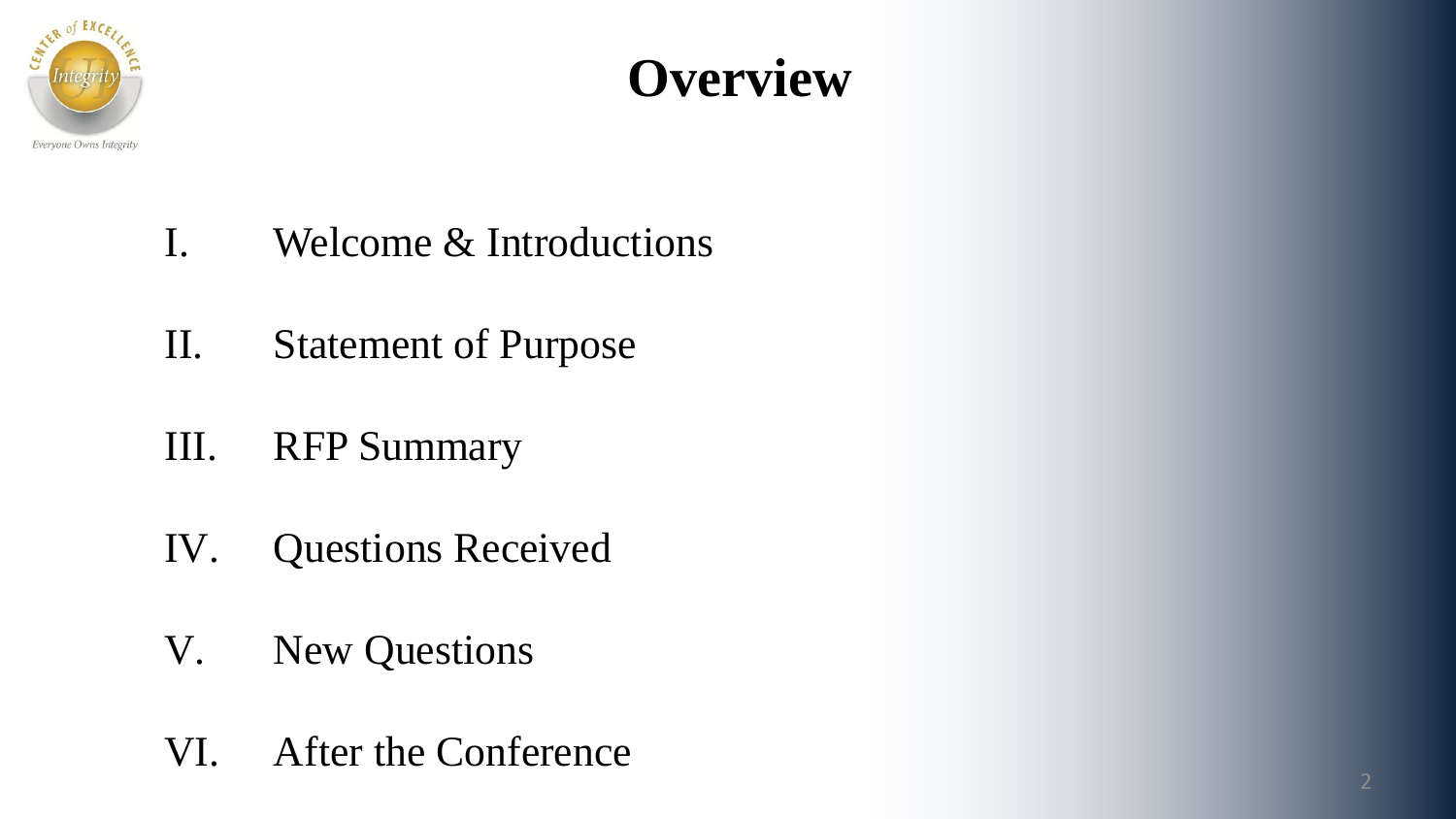

### **NASWA Staff**

#### **Sara Hall Phillips**

Project Manager, UI Digital Library for Integrity

**Randy Gillespie** Project Director, NASWA UI Integrity Center

**Jim Van Erden** Senior Advisor, NASWA UI Integrity Center

**Karen Carter** Digital Library Subject Matter Expert

**Kevin Knubel** IT Specialist, Information Technology Support Center (ITSC)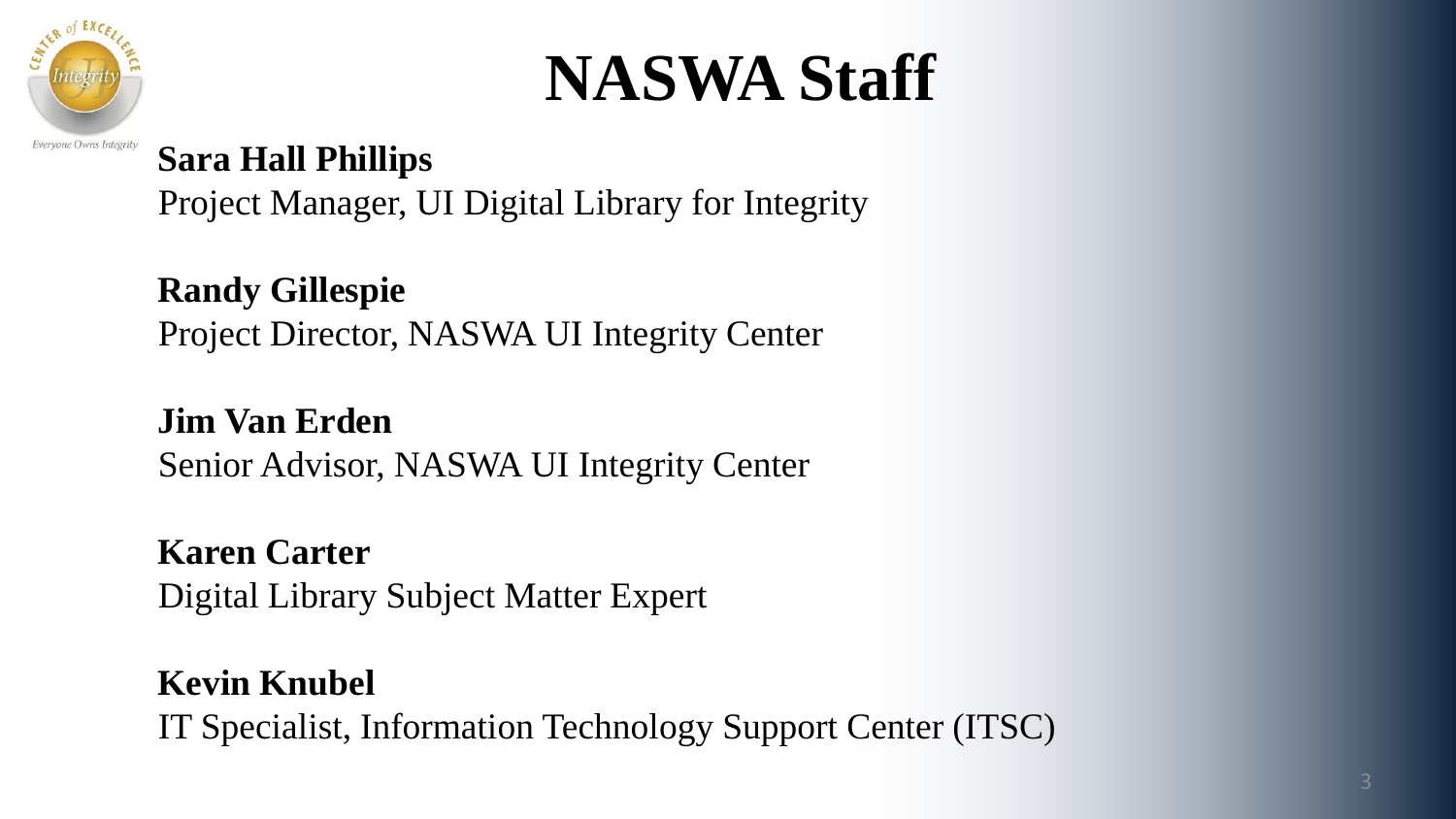

### **Bidders' Conference: Purpose**

#### **Bidders' Conference:**

To provide vendors with the opportunity to hear a summary of the RFP, and to ask clarifying questions and receive answers in regards to the RFP.

Written summary of Q&A: <http://itsc.org/Pages/VCO.aspx>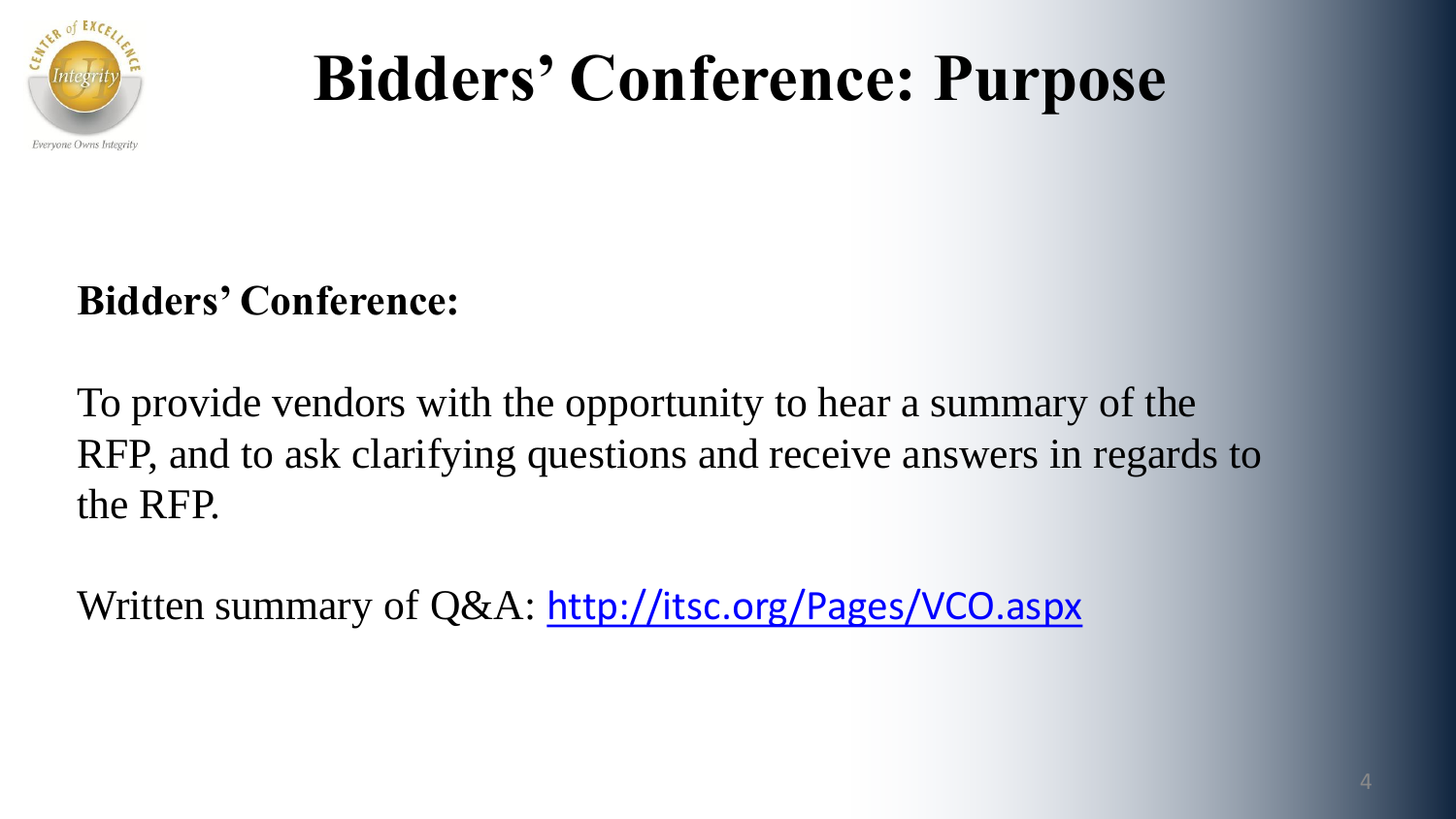

## **NASWA: Background**

The National Association of State Workforce Agencies (NASWA) is a Washington, DC-based non-profit organization that liaises with and advocates for state workforce agencies, including state unemployment programs.

Guiding principles:

- $\checkmark$  Advance the state role in the workforce system;
- $\checkmark$  Invest in training and professional development; and
- $\checkmark$  Lead in coordinating local, state, and federal roles.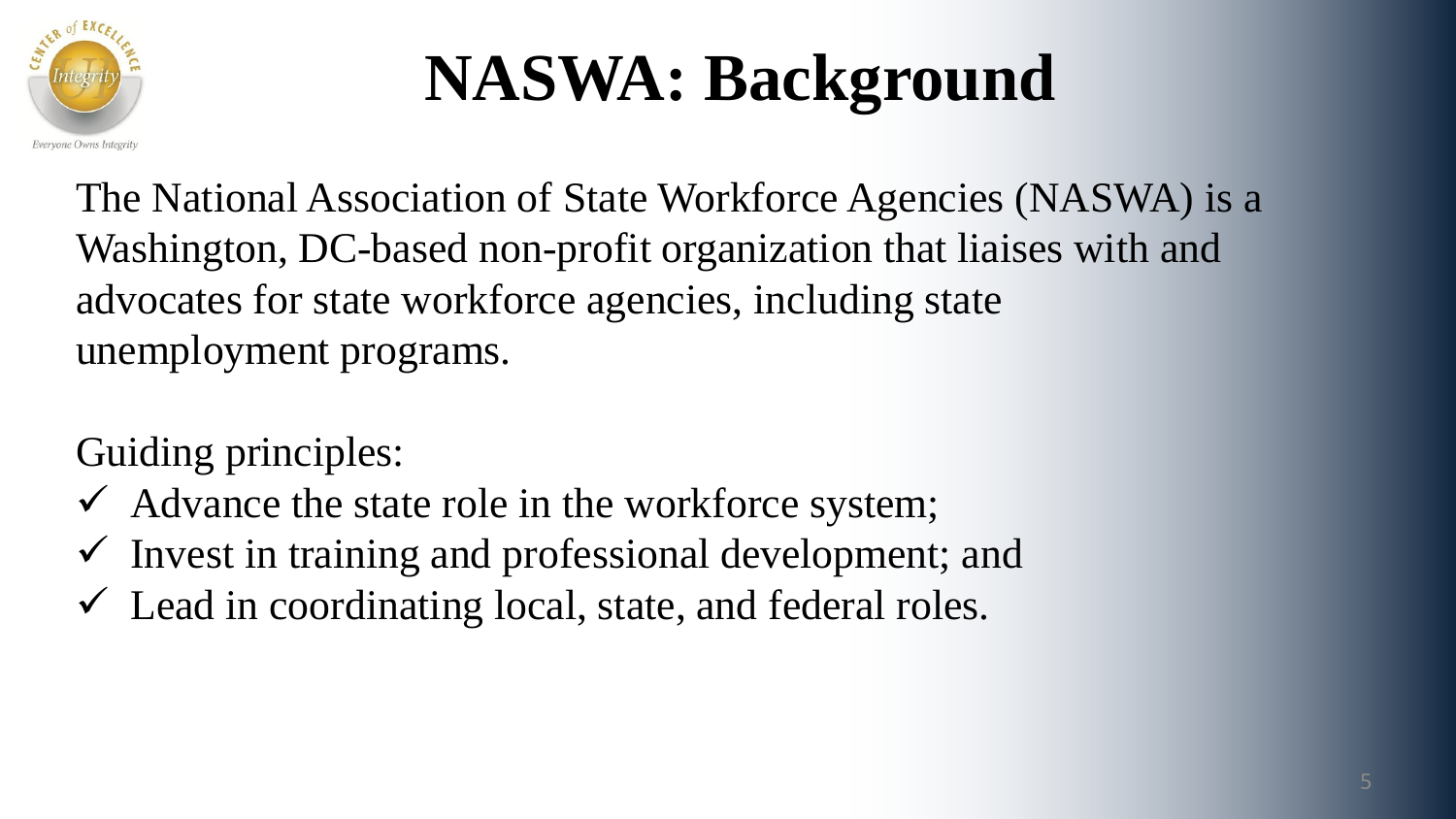

# **UI Integrity Center: Background**

#### **About the Unemployment Insurance (UI) Integrity Center of Excellence:**

The UI Integrity Center is a project team within NASWA, focused on helping state unemployment programs to combat fraud, reduce improper payments, and promote integrity in their programs.

#### **RFP Purpose:**

To develop the UI Digital Library for Integrity (UIDL):

- $\checkmark$  Digital library software application
- $\checkmark$  Maintenance & Technical Support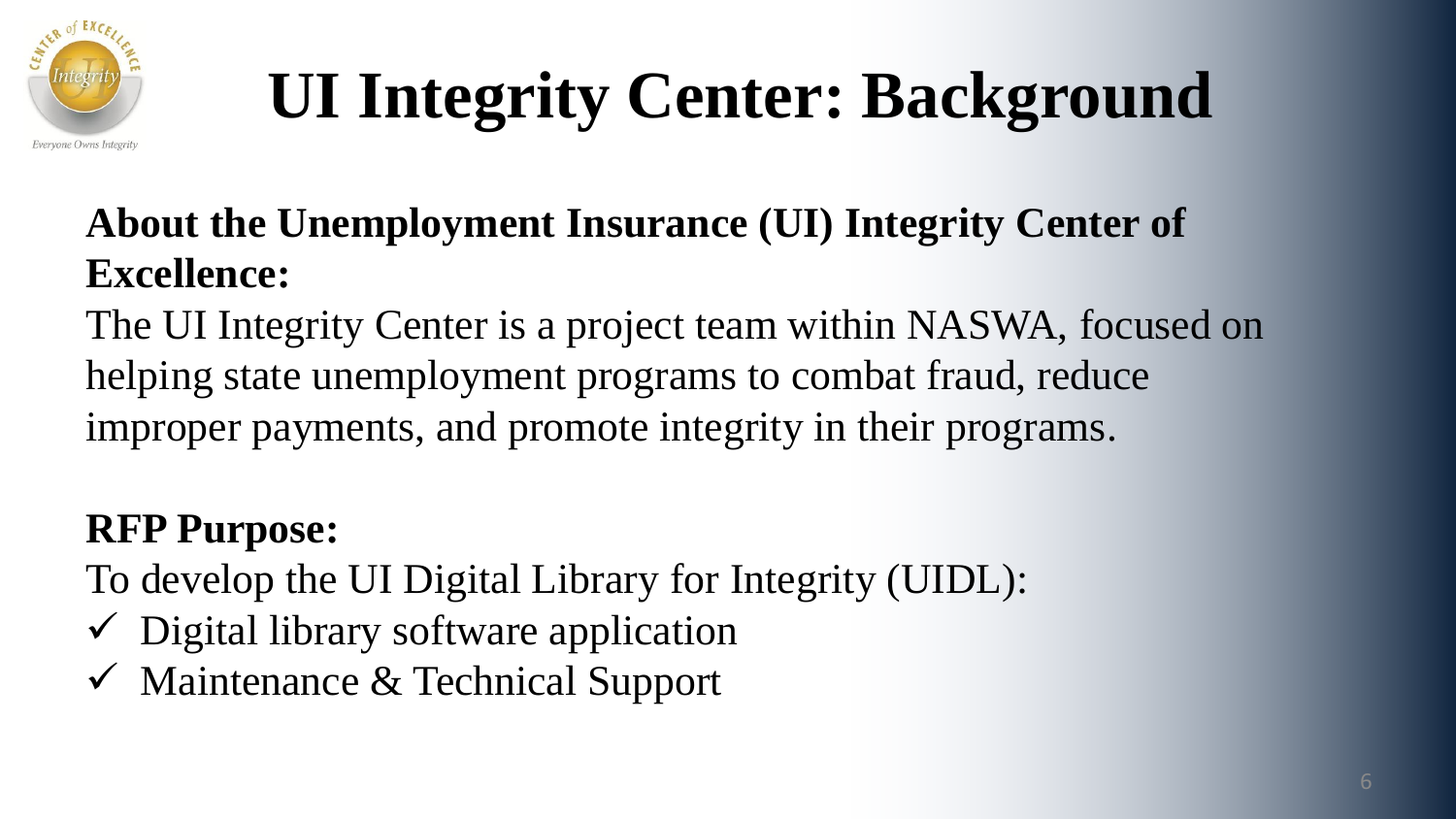

- Open to either open source or proprietary solutions.
- Secure access for public users, registered users, and administrators.
- Single sign-on integration with the UI Community of Practice web site.
- Supported virtually and hosted on a FedRAMP compliant cloudbased server (see<https://www.fedramp.gov/>).
- Three-tiered architecture: DMZ, Application, and Data.
- Compatibility with a variety of operating systems and browsers (see p. 5 of RFP).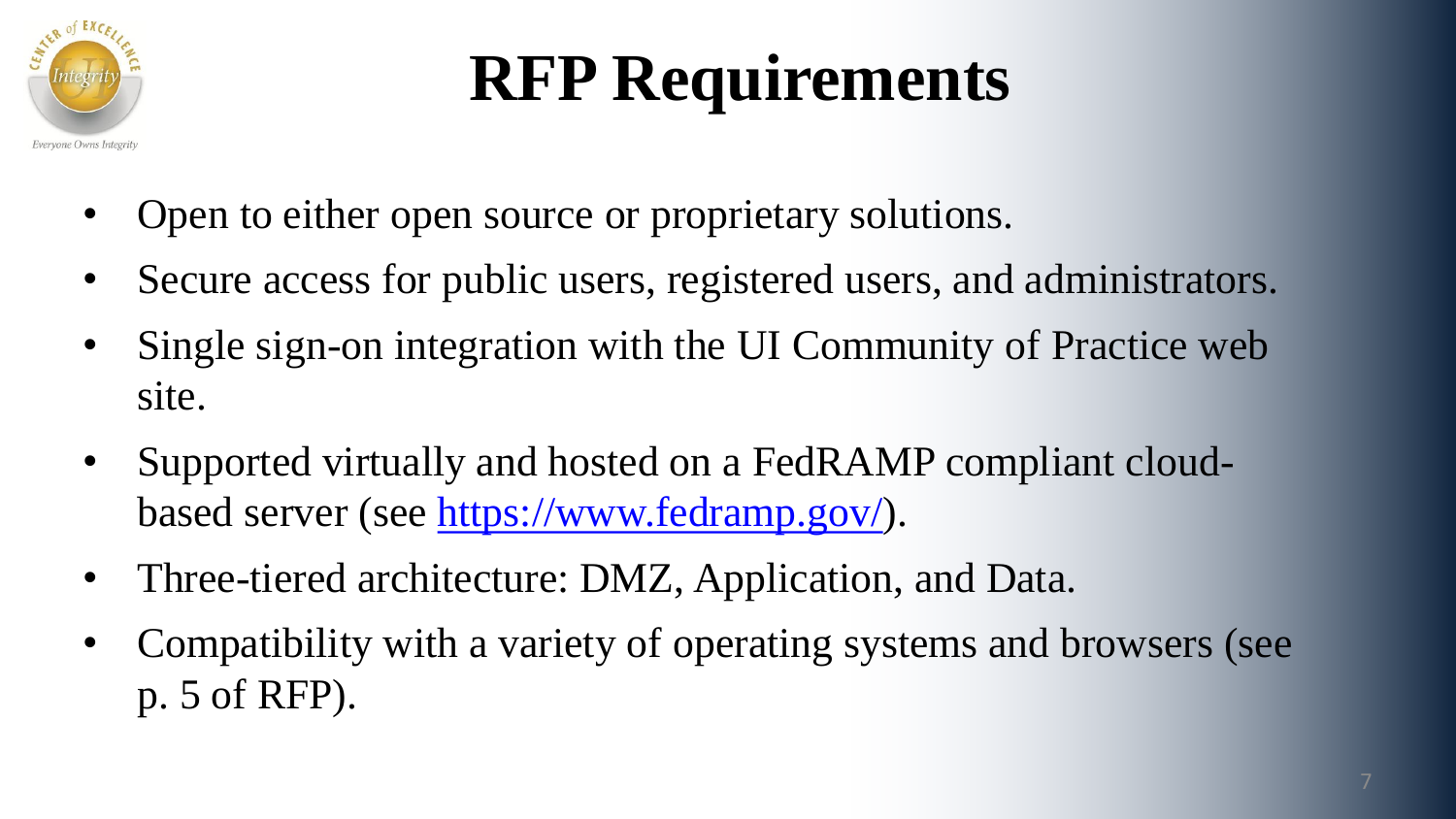

- Support load of 250 concurrent users.
- Support  $10,000 25,000$  records.
- Response time not to exceed 2 seconds.
- Ability to host third party applications.
- Multi-media resources.
- Optimized for external search engines.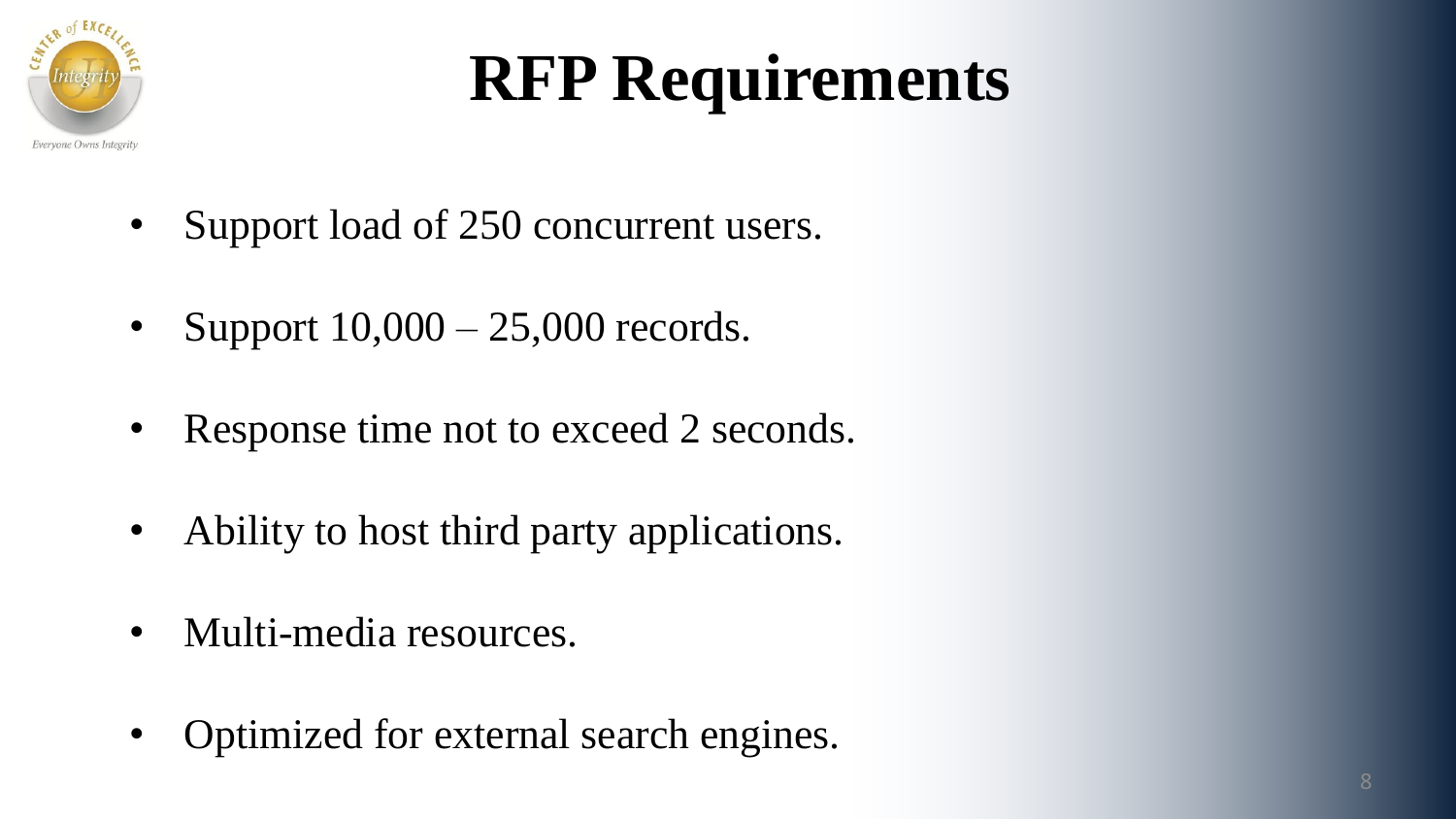

- Internal search capabilities:
	- o Configurable search functionality search box, multiple search filters.
	- o Advanced search functionality.
	- o Sort by relevance and date.
	- Restrict what features are visible to users based on role.
	- o Administrator view of record displays.
	- o Synonym list and/or tagging individual records with defined metadata fields.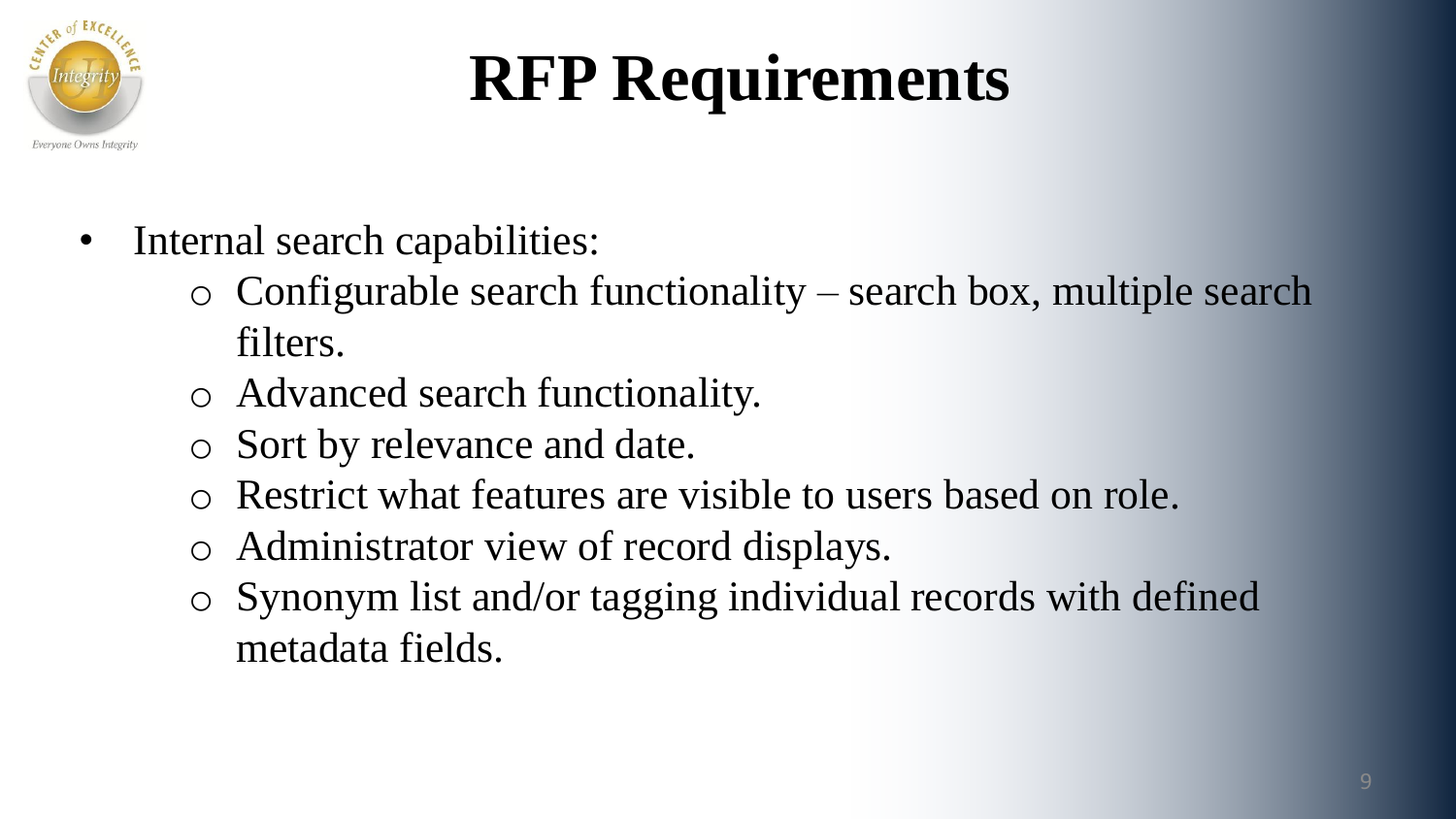

- Indexing: name of file, defined metadata fields, full text in PDFs.
- Customizable user interface.
- Verifiably compliant with Section 508 of the Rehabilitation Act of 1973 (see <http://www.section508.gov/>).
- Ability to receive suggested resources.
- Individual user accounts.
- Broken link checker and/or use of persistent URL (PURL).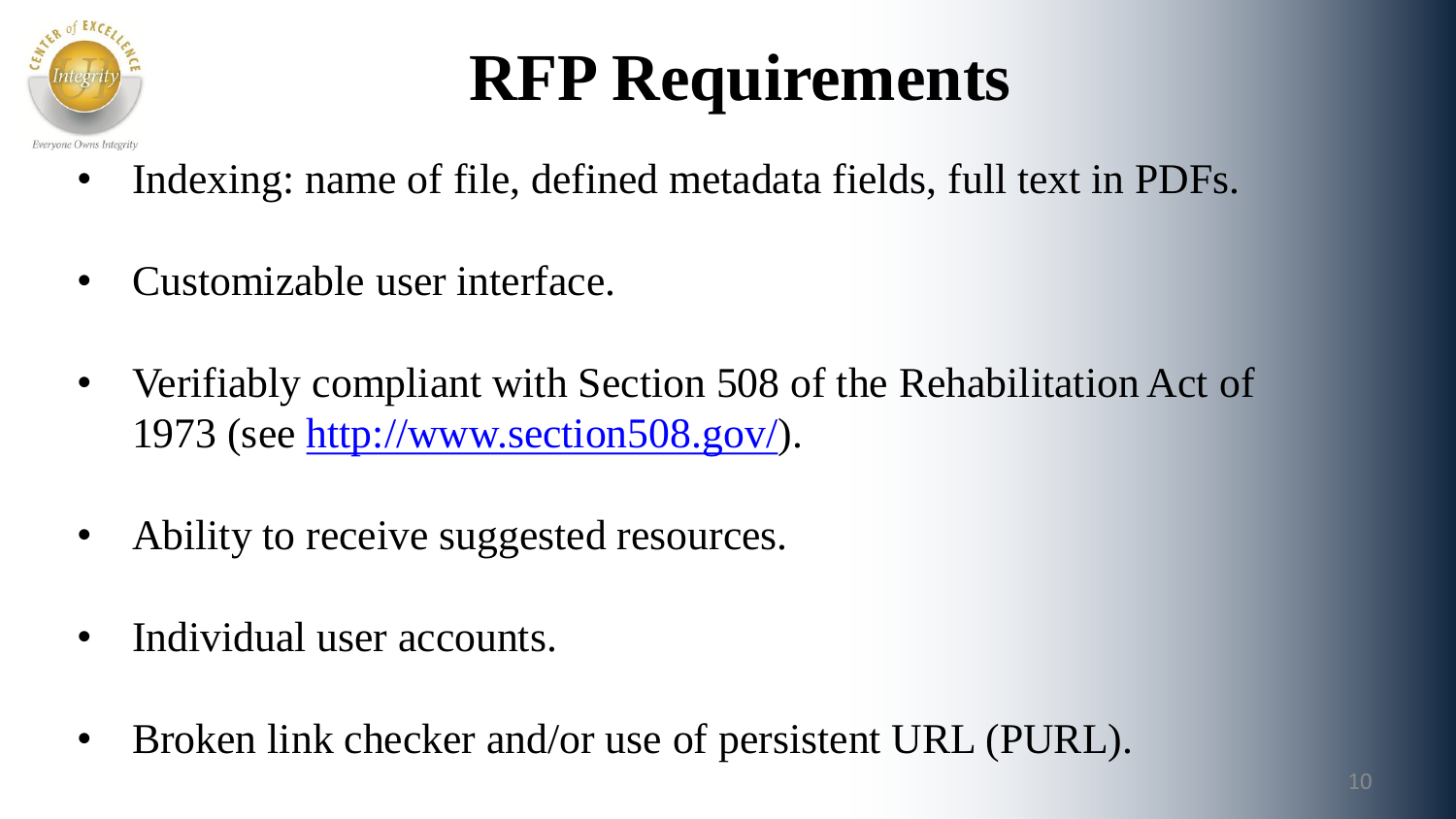

# **Submission of Proposals**

#### **Described in Section 11 of RFP:**

- Attachment A Cover Sheet
- Executive Summary
- Technical Response
- Attachment B Questions for vendors
- Project Management Summary
- Staffing Plan
- Summary of Previous Project Experience and References (Attachment C)
- Cost Proposal

#### **Optional:**

- MWBE certification with the State of New York
- Additional information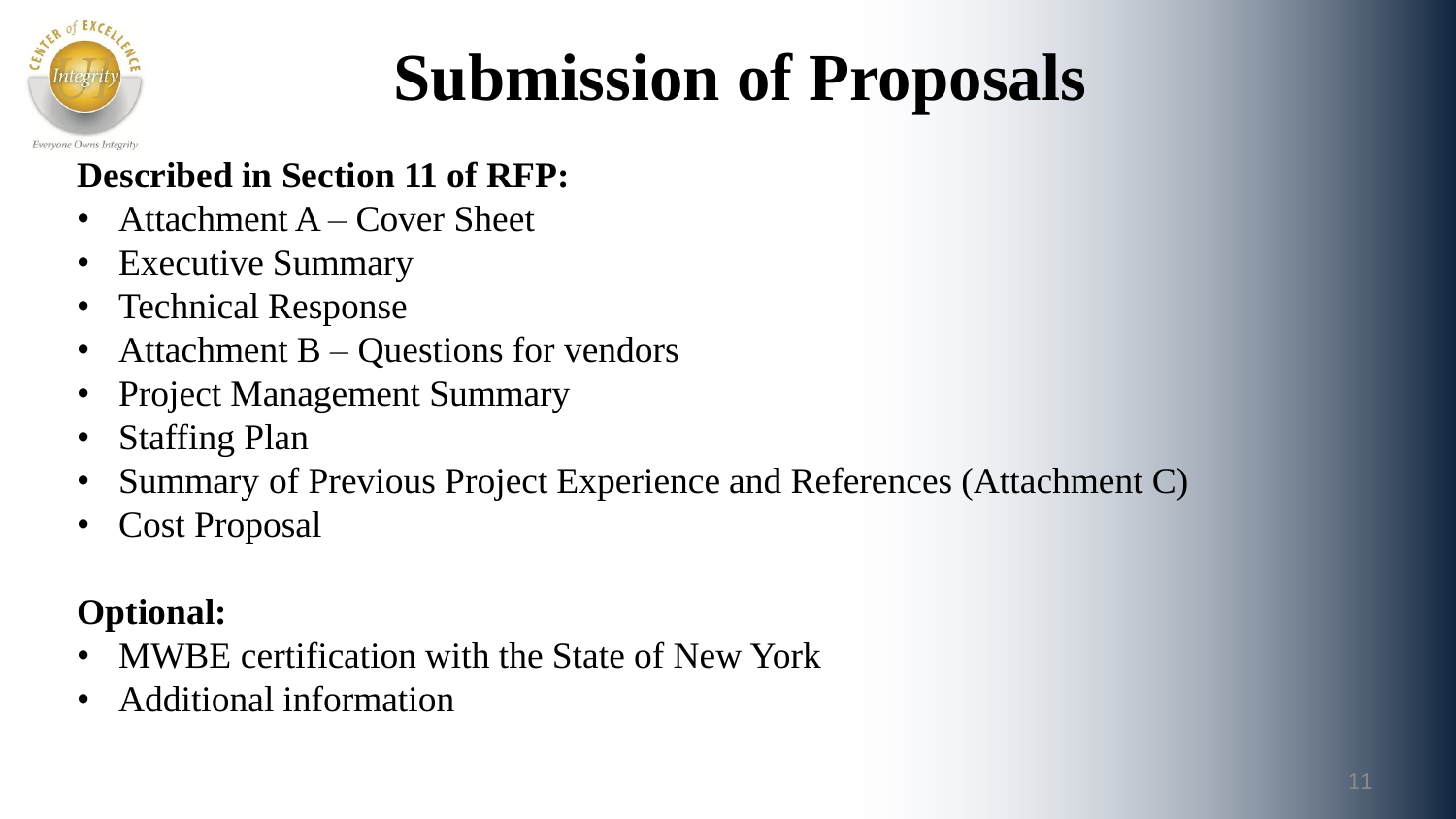

# **Submission of Proposals**

- Submit completed proposal with all relevant attachments via email to [DL-RFP@naswa.org](mailto:DL-RFP@naswa.org)
- Proposal deadline: April 1, 2016, 7 pm EST
- Section 14 of RFP: Describes how proposals will be scored.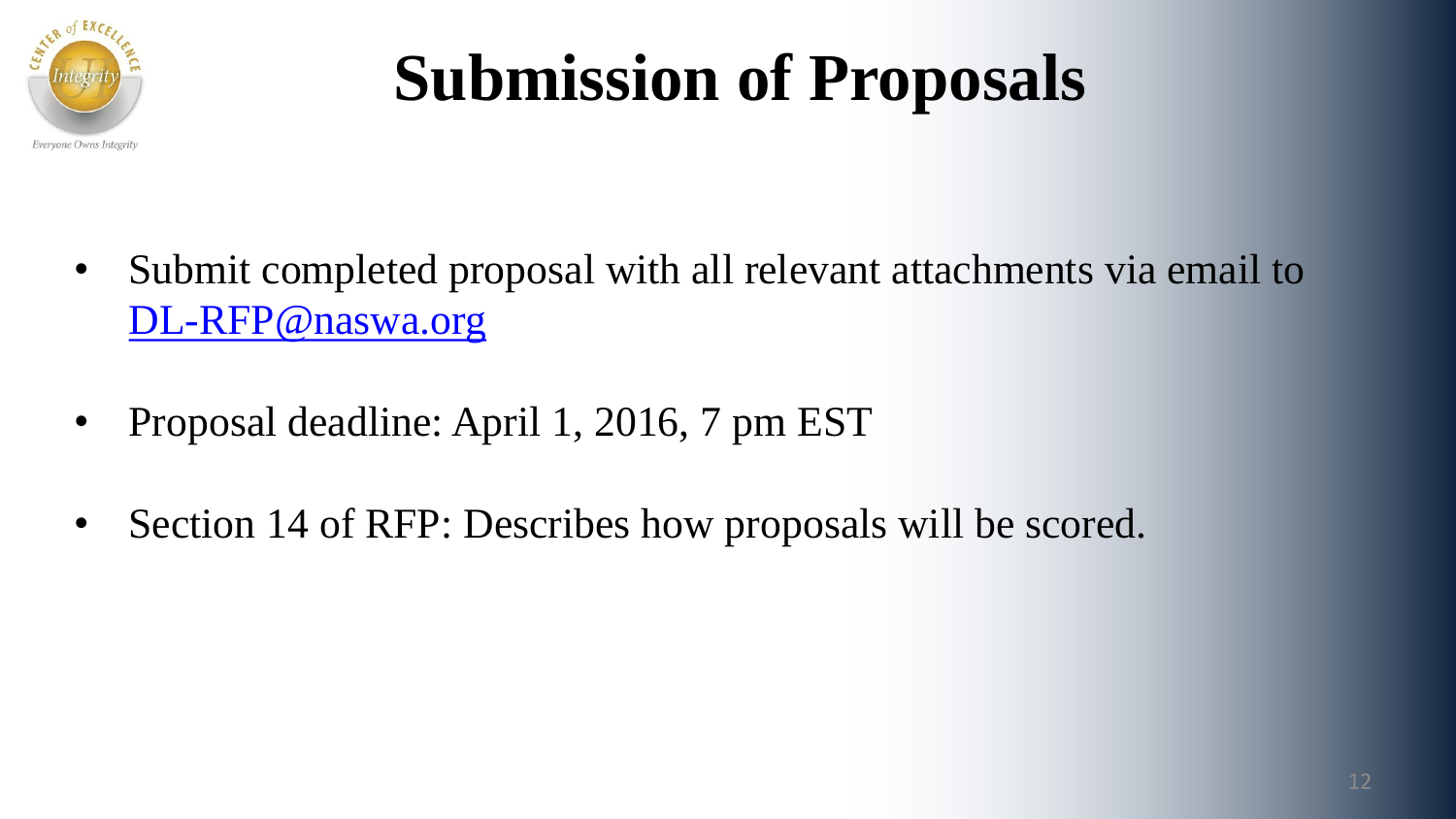

### **Advance Questions Received**

- 1) As an Indian company, are we eligible to submit our response for this RFP?
- 2) The application will allow the user to search and view results based on the search input. How ever the document does not defines the complete requirement so we are unable to identify the modules and features that are required within the system. It will be better if you can provide complete requirements as in the flow of the project so that we can identify the modules and provide exact feature set along with the cost and time estimate.
- 3) In the document things like technologies etc., are listed, but what will be the exact functionality of the system is not mentioned. We would like to know what is the purpose of creating this library and how it will be working and on the basis of that we can share our understanding for approval?
- 4) Re: Section 2: If you already have a system using Sharepoint (sharepoint offers most of the searching, indexing etc;)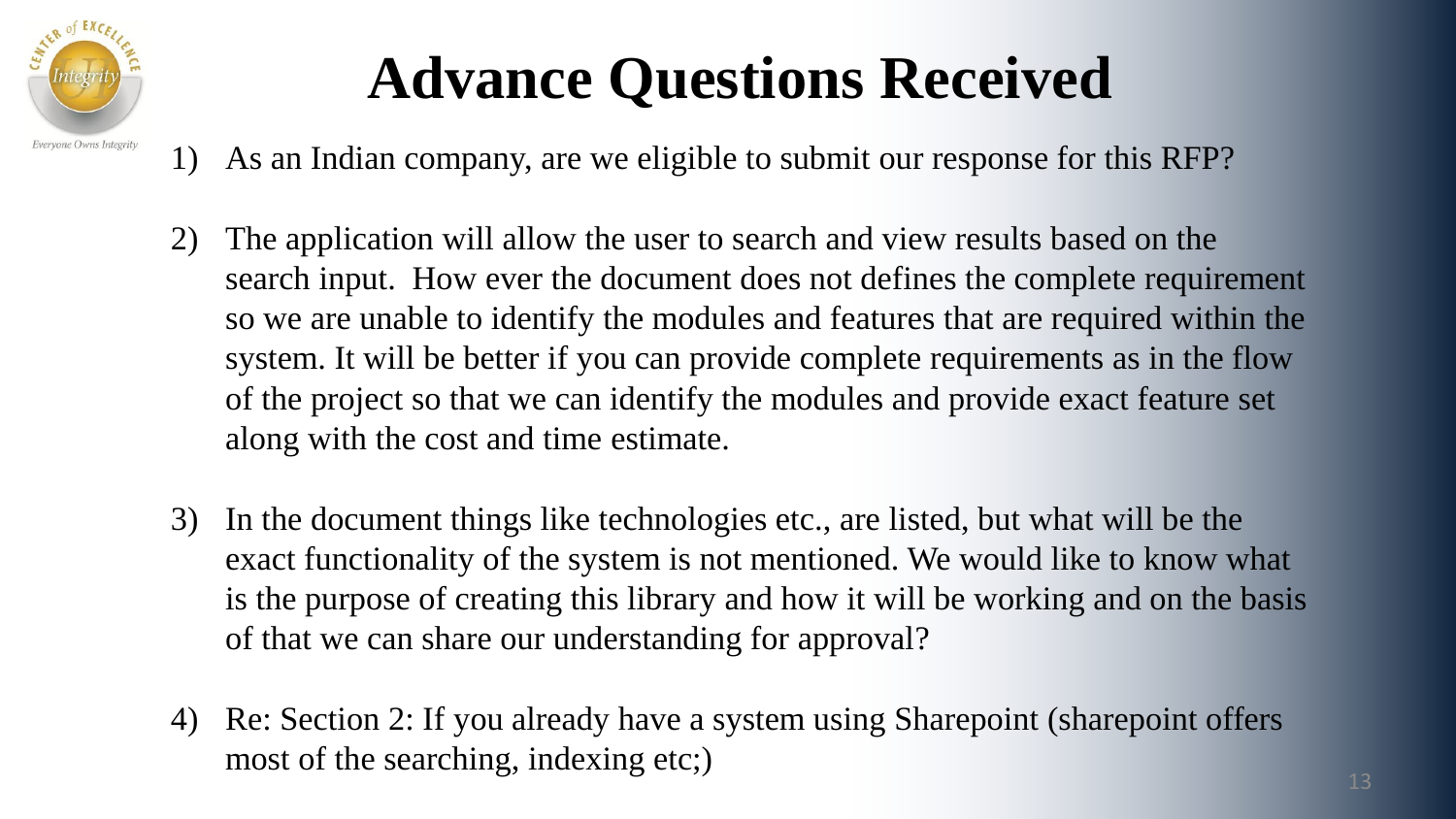

- 5) Re: Section 4: Is there any specific tool/equipment/device needed in terms of integration of digital library? e.g. biometric machine; fingerprint scanner; face identification; face recognition. Also do we need any specific program or software drivers?
- 6) Re: Section 7.A, Point #2 (Overall/Threshold Requirements): Can you give example of what kind of customization will the administrator be able to make to the functionalities and to the user interface?
- 7) Re: Section 7.A, Point #2 (Overall/Threshold Requirements): What and how much data can be archived? Can archive data be displayed in search or normal view? Or for archive data should there be different filter or view to search?
- 8) Re: Section 7.B, paragraph 1: Is it possible to provide more of technical information related to hosting? For multimedia support does the server need any feature of live streaming; audio visual conference etc?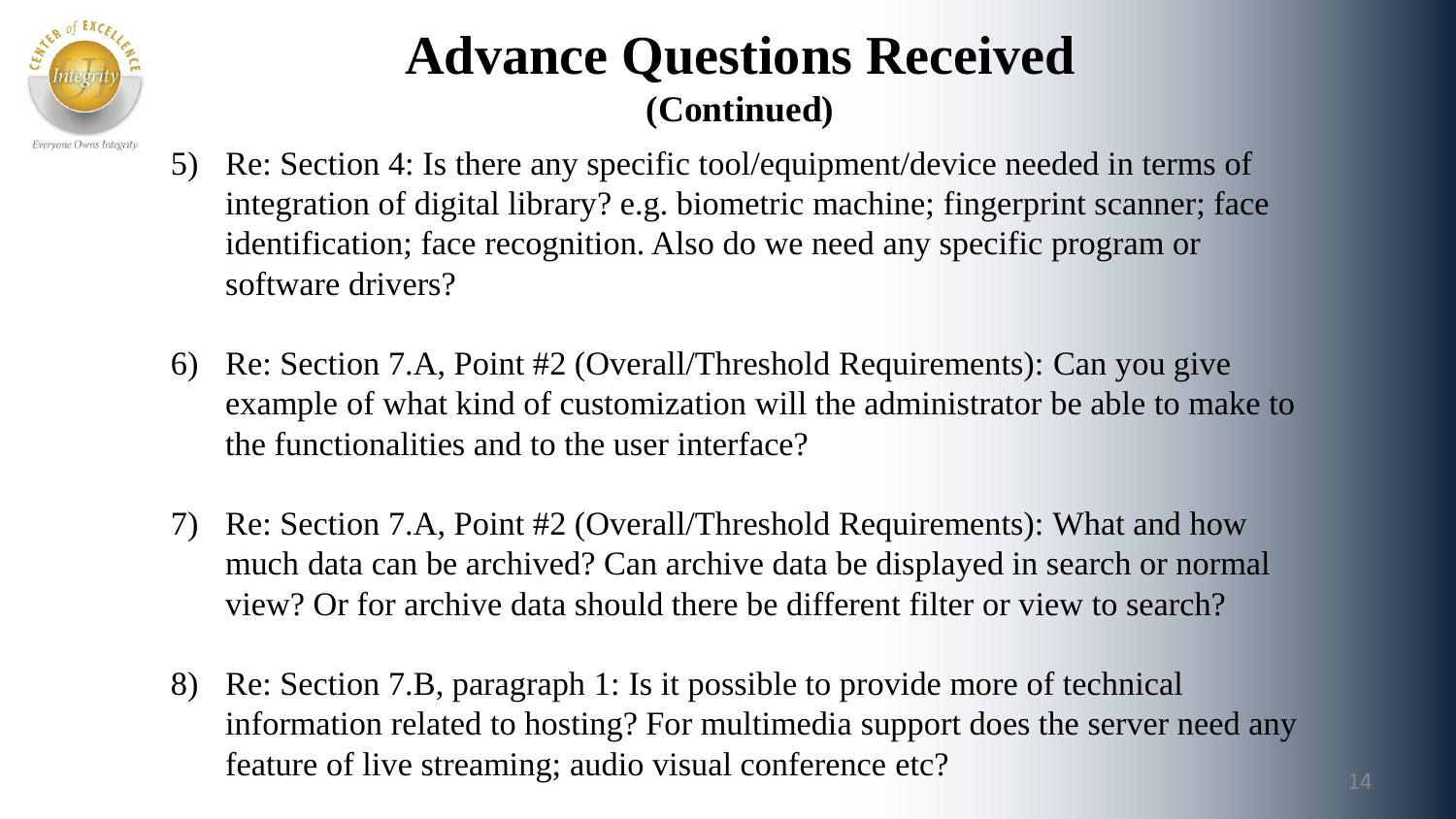

- 9) Re: Section 7.B, paragraph 2: Do you already have some architecture designed for the proposed digital library application?
- 10) Re: Section 7.B, paragraph 3: This paragraph states, "with a final 'refresh' of all delivered source code provided at the end of the project". Is there a particular reason for enclosing refresh with single quote? What is the purpose to emphasize this word?
- 11) Re: Section 7.B, point #1 (Threshold requirements): There are many flavours of linux OS available, do you have any particular name and version of the system like Redhat 6.5; Redhat 7; CentOS 6.5; etc
- 12) Re: Section 7.B, point #5 (Threshold requirements): Will there only be 10,000 to 25,000 records in total in this project?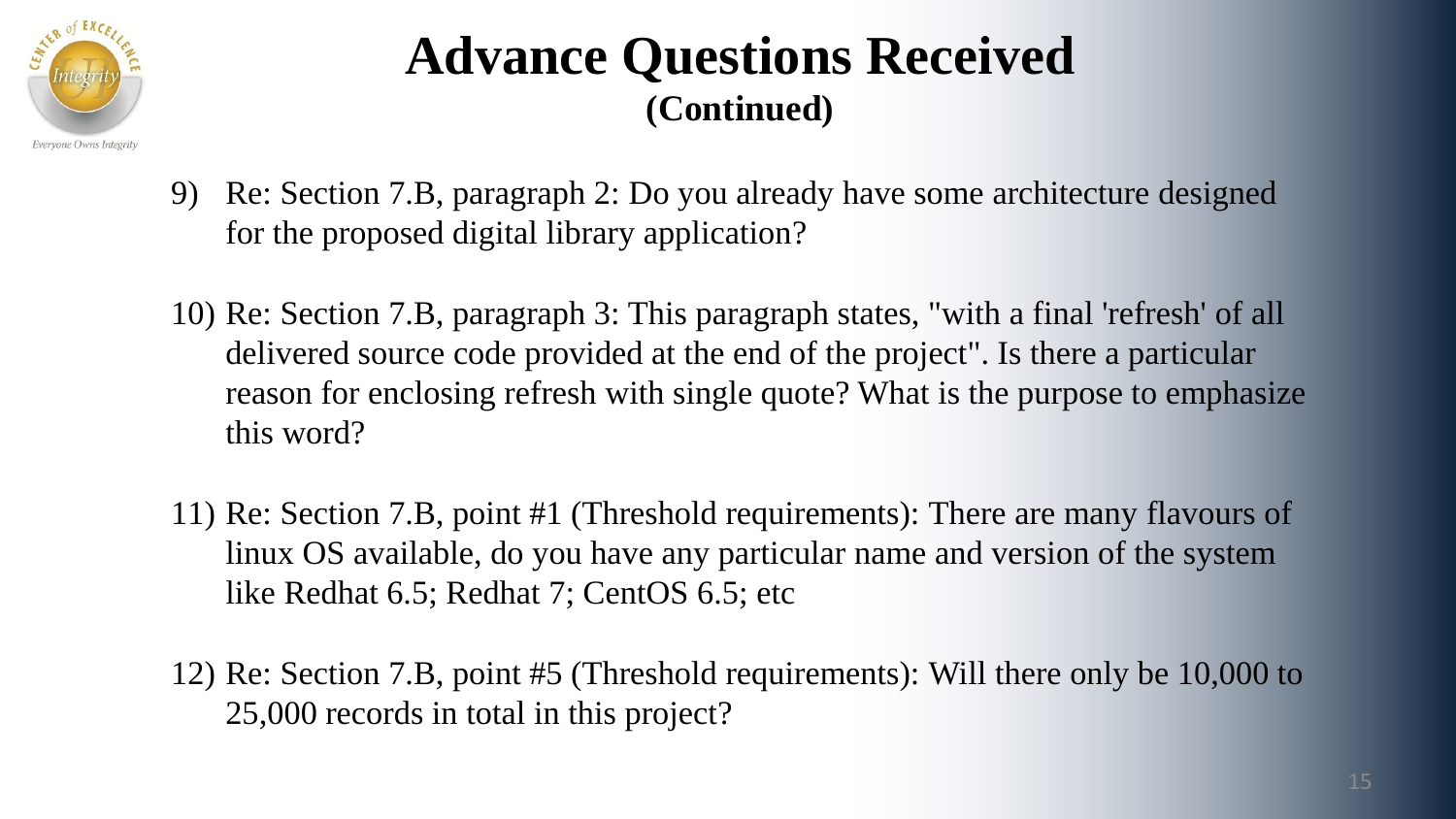

- 13) Re: Section 7.B, point #6 (Threshold requirements): 2 Second response time should be for all queries or any particular page or data? For example home page should be load in 2 Seconds!
- 14) Re: Section 7B, point #7 (Threshold requirements): In database server admin can create N numbers of database but it might not integrated with current project, am I right?
- 15) Re: Section 7.B, point #8 (Threshold requirements): Can you elaborate how much support for the multimedia file required? Creation of these files or just allow downloads of these files?
- 16) Re: Section 7.C, point #2a (Threshold requirements): Approximately how many and which kind of search filters will be there? What kind of UI will be there for search filters? (e.g. Scrollbar UI, Checkboxes, multi-selection boxes)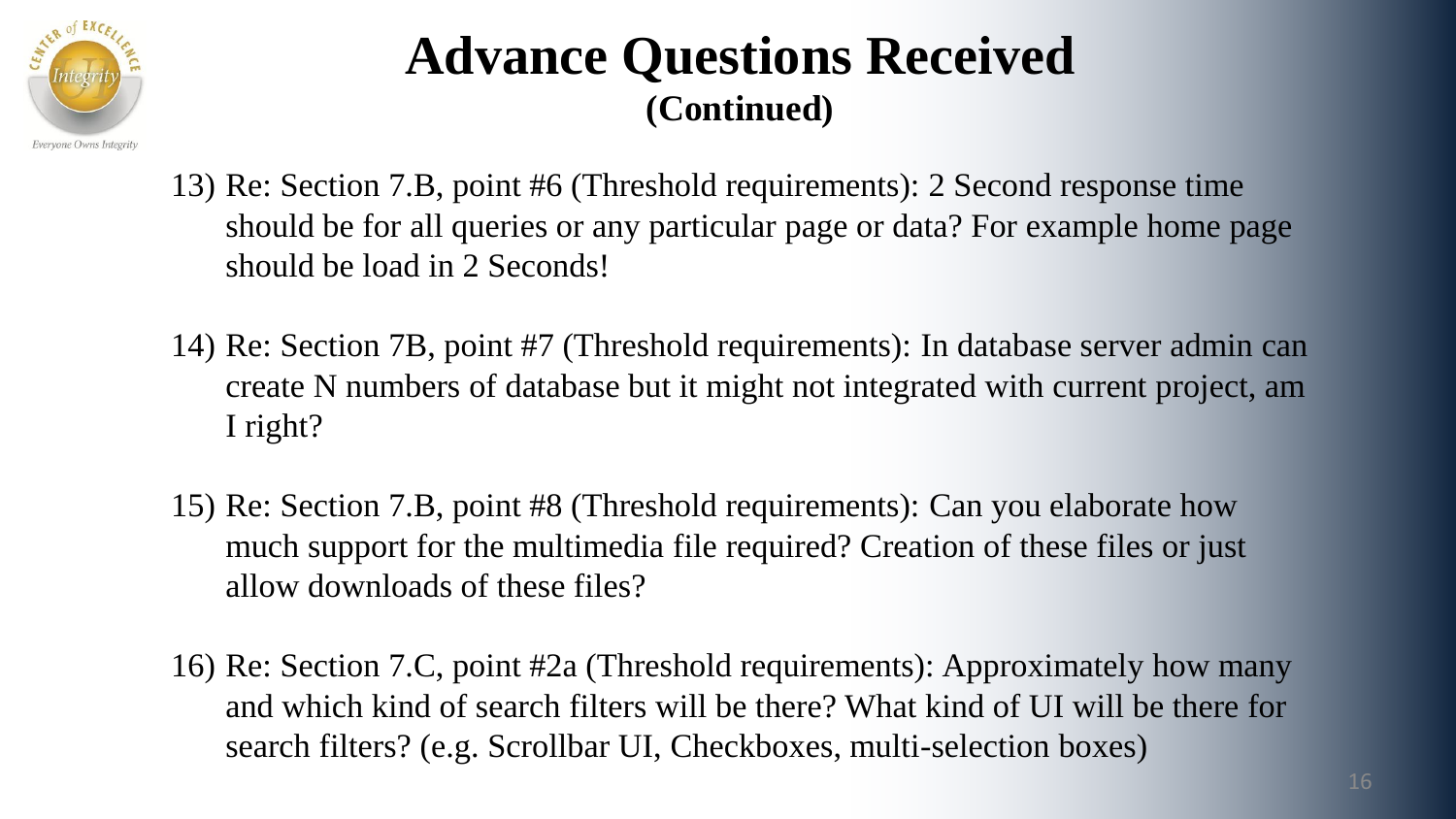

- 17) Re: Section 7.C, point #2b (Threshold requirements): What kind of UI will be there for the advanced search functionality filters? (e.g. Scrollbar UI, Checkboxes, multi-selection boxes)
- 18) Re: Section 7.C, point #2e (Threshold requirements): Please elaborate more about the administrator view of record displayed.
- 19) Re: Section 7.C, point 1b (Objective requirements): What kind of interface do you need for turning on/off autostemming or should it be automated same way as google? In google there are two logic, a) Singular/Plural forms; b) Enclose with the double quote (this option works only if there are more than one word in the text to be searched)
- 20) Re: Section 7.C, point #1f (Objective requirements): While creating content with multimedia files, will add metadata to files, and based on that search will work or do we need to create features which can read and search from inside the doc or the pdf file?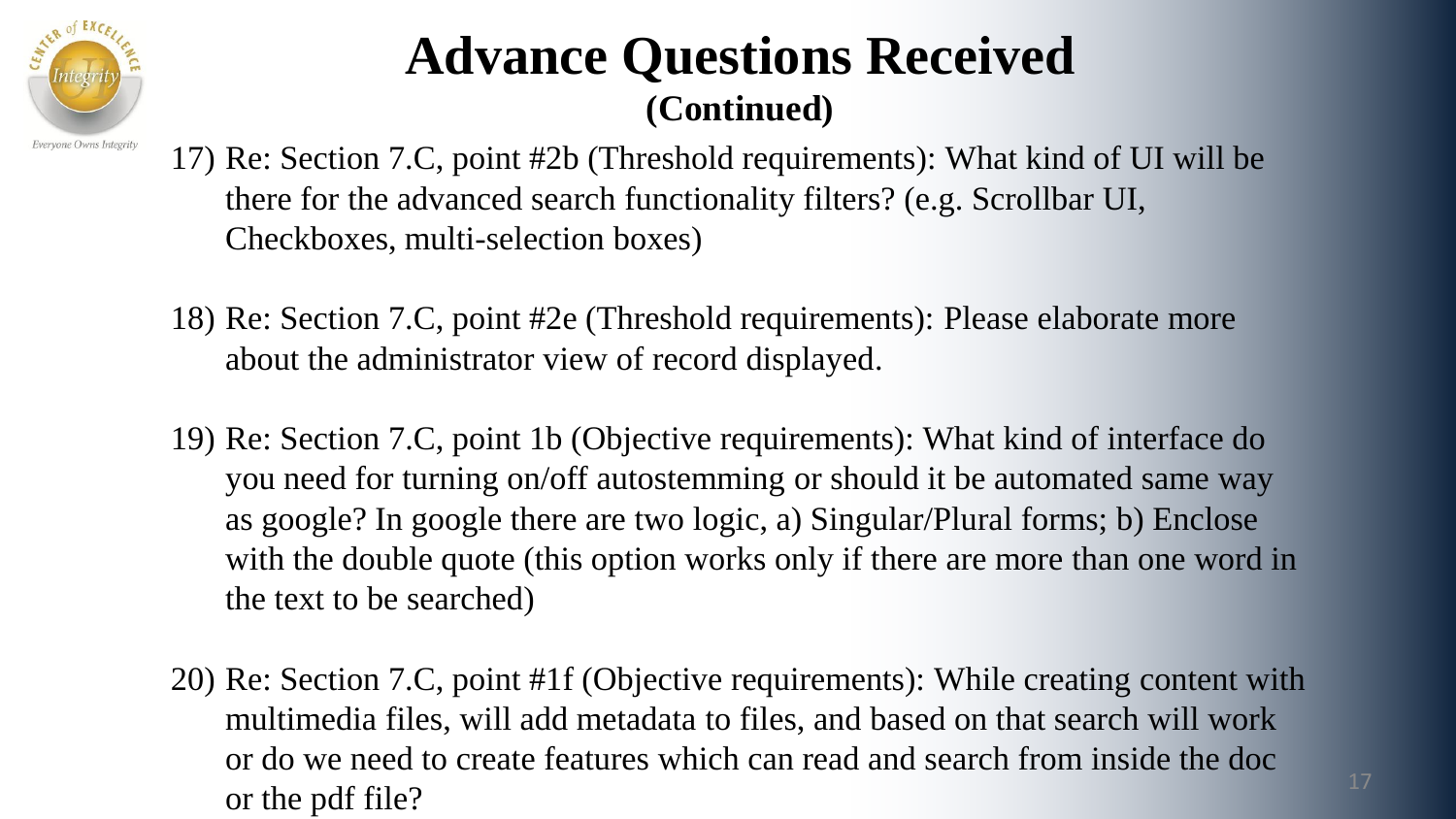

- 21) Re: Section 7D, point #3 (Threshold requirements): Is there a fixed format of files that we have to support for MS Office document should be allowed for searching?
- 22) Re: Section 7.E, point #5 (Threshold requirements): Will there be any 3rd party API integration?
- 23) Re: Section 7.F, point #1 (Threshold requirements):What kind of user interface customization is needed here?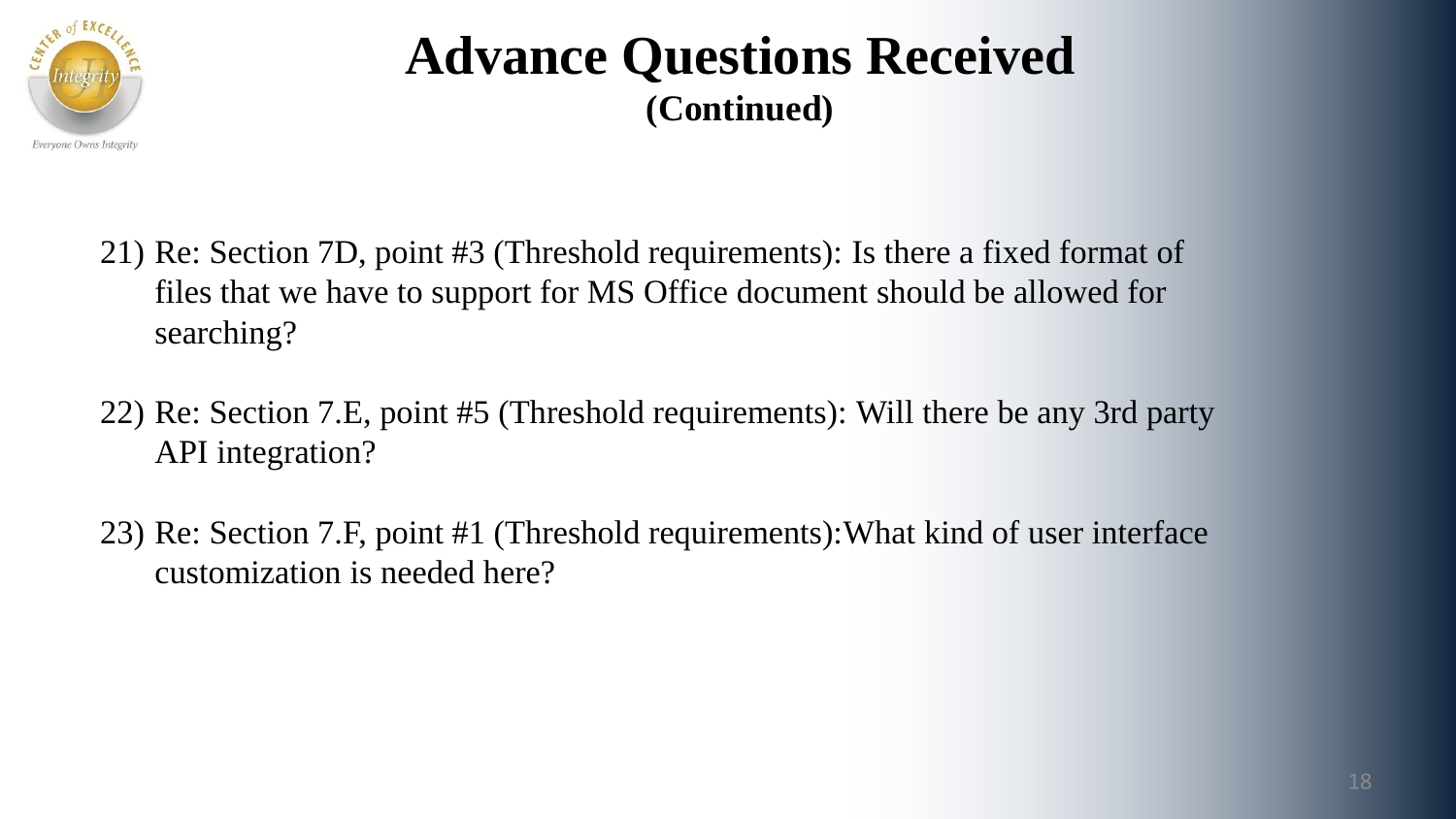

- 24) Re: Section 7.F, point #2 (Threshold requirements): What kind of features are you looking here for accessibility? E.g. Magnifier; or screen reader; or increase/decrease fonts from user's perspective etc.
- 25) Re: Section 7.F, point #3a (Threshold requirements): Can you provide more information about form input data for resources?
- 26) Re: Section 7.F, point #3b (Threshold requirements): Can you please provide some example how resources will be pushed & pulled? Will that be from some 3rd party software; from some XML feeds; some API?
- 27) Re: Section 7.F, point #3c (Threshold requirements): How and where user be able to suggest a resource? Can you provide an example how the interface will look?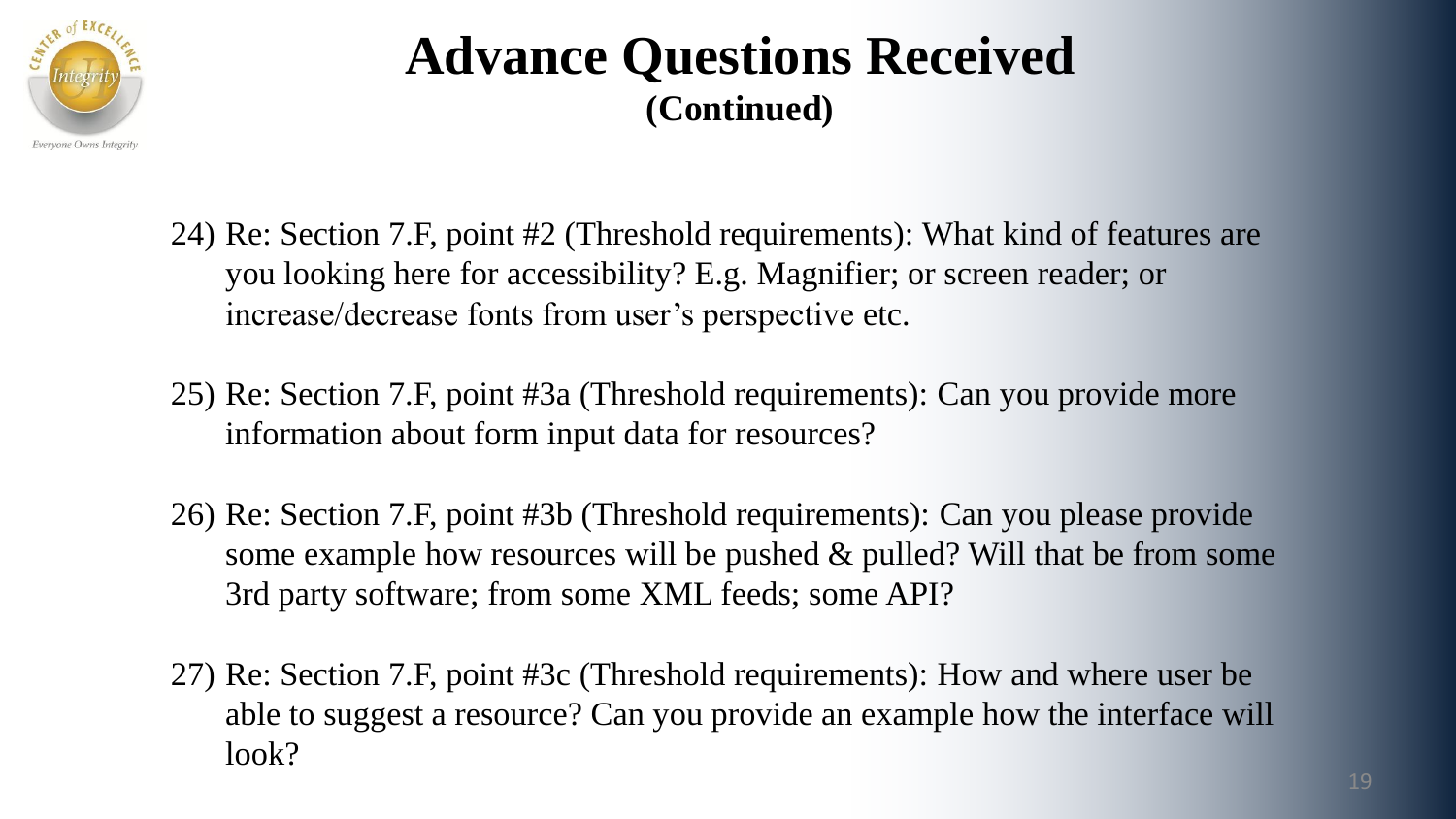

- 28) Re: Section 7.F, point #4 (Threshold requirements): How many days of analytical records/stats do we need to store here?
- 29) Re: Section 7.F, point #5 (Threshold requirements): For analytics do you need an in-built system or google analytics or similar 3rd party system will work?
- 30) Re: Section 7.F, point #10 (Threshold requirements):Will there be fixed number of surveys or is a survey going to be created by administrator (webmaster)?
- 31) Re: Section 7.F, point #2 (Objective requirements): Do you need any other services like SMS? Will users be able to send files across in the chat?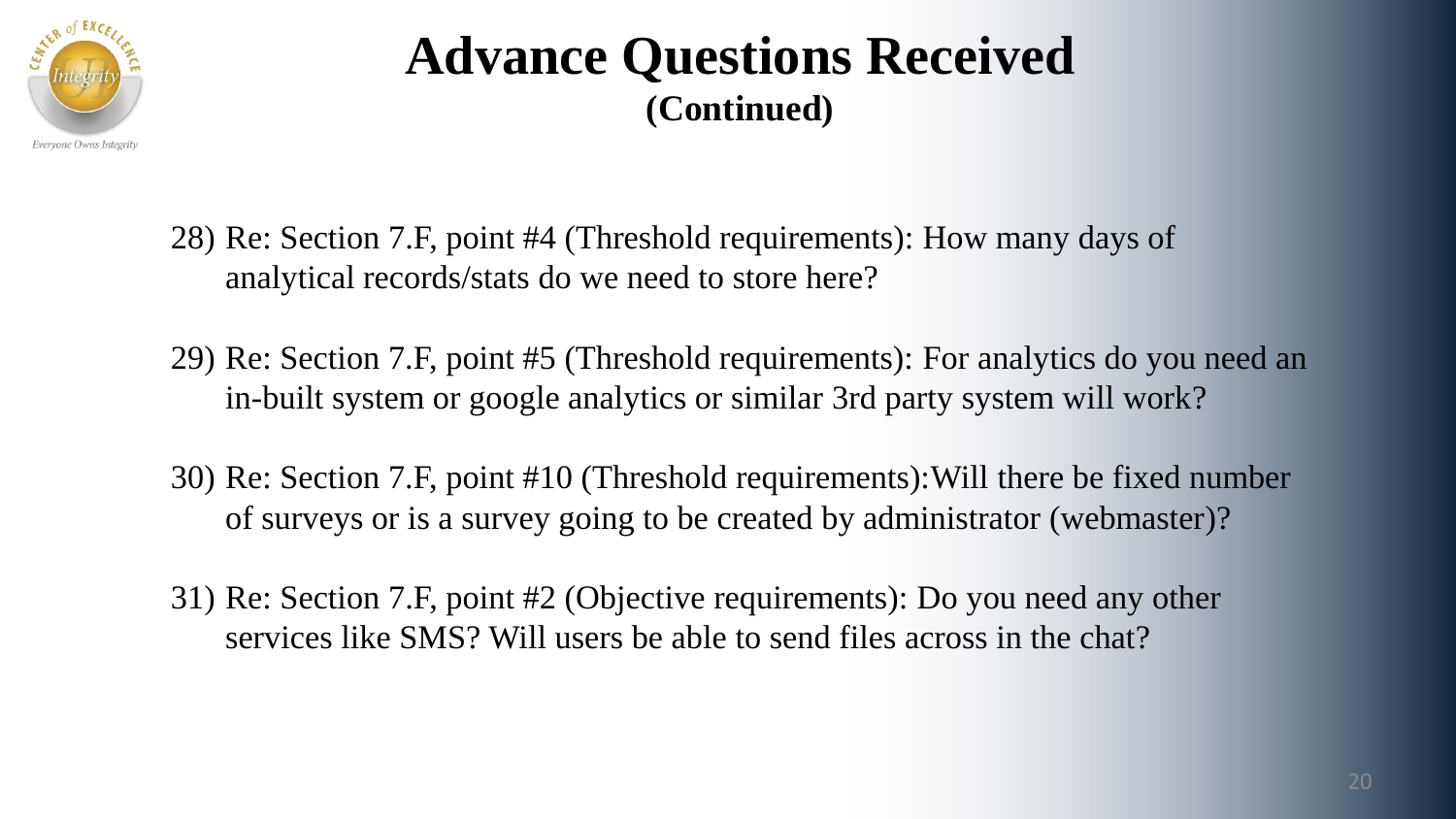

- 32) Re: Section 7.F, point #3 (Objective requirements): Will the comments be sent to a moderation queue for approval by administrator?
- 33) Re: Section 7.F, point #8 (Objective requirements): Do we need to retain data for forum if it's turned on/off frequently?
- 34) Is the vendor only required to complete Attachments A, B & C?
- 35) "Verifiably compliant with Section 508 of the Rehabilitation Act of 1973 and current industry accessibility standards. All screens must be readable, navigable, and pass testing using the latest version of JAWS Screen Reader software." Is this only for the OPAC (end user interface) or is it also a requirement for the staff interface? If the answer is both, will you consider a system that is only compliant on the OPAC (end user interface)?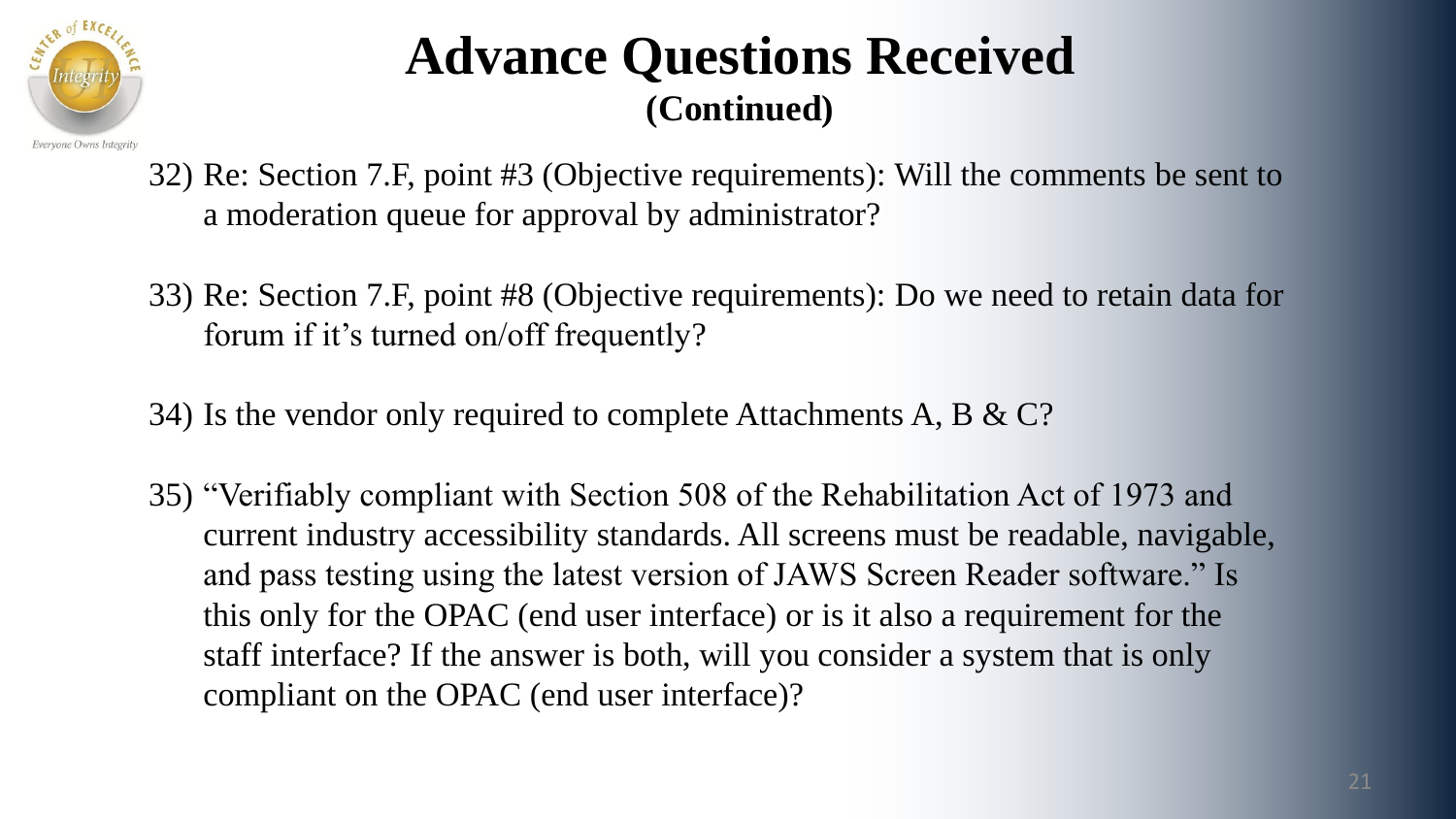

- 36) Customer Reference Form: Is this something the vendor completes or is the customer required to complete this form or both?
- 37) FedRAMP Certification: [Our company] is in the process of obtaining FedRAMP certification. Will you consider [our company] knowing that certification is pending or do we have to have that completed in order to respond?
- 38) How many simultaneous staff users would be accessing the system at the same time (read/write access to the database)?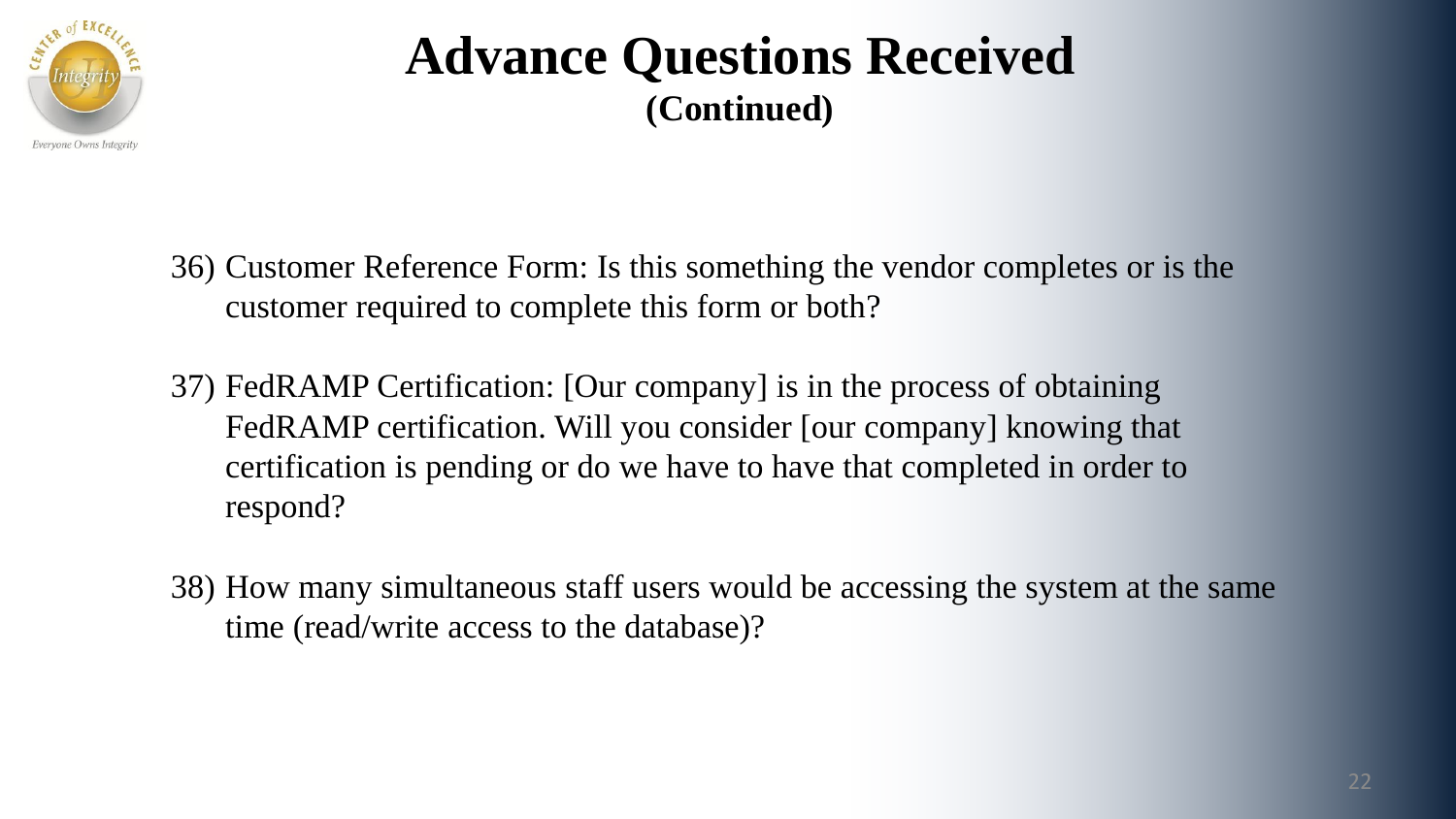

- 39) How many licensed databases / total number of end users within the organization? [Our company] plans to present our partner product which is a Federated Search which is priced based on total number of employees and databases that will have connectors. The minimum here is 100 employees / 10 databases and I see an indication that up to 250 end users would have access but I need to know if that is the total number of employees with NASWA (read only access).
- 40) What is the total size of digital media/files (mp4 videos, webcasts, PPTs, pdfs, etc) that need to be stored?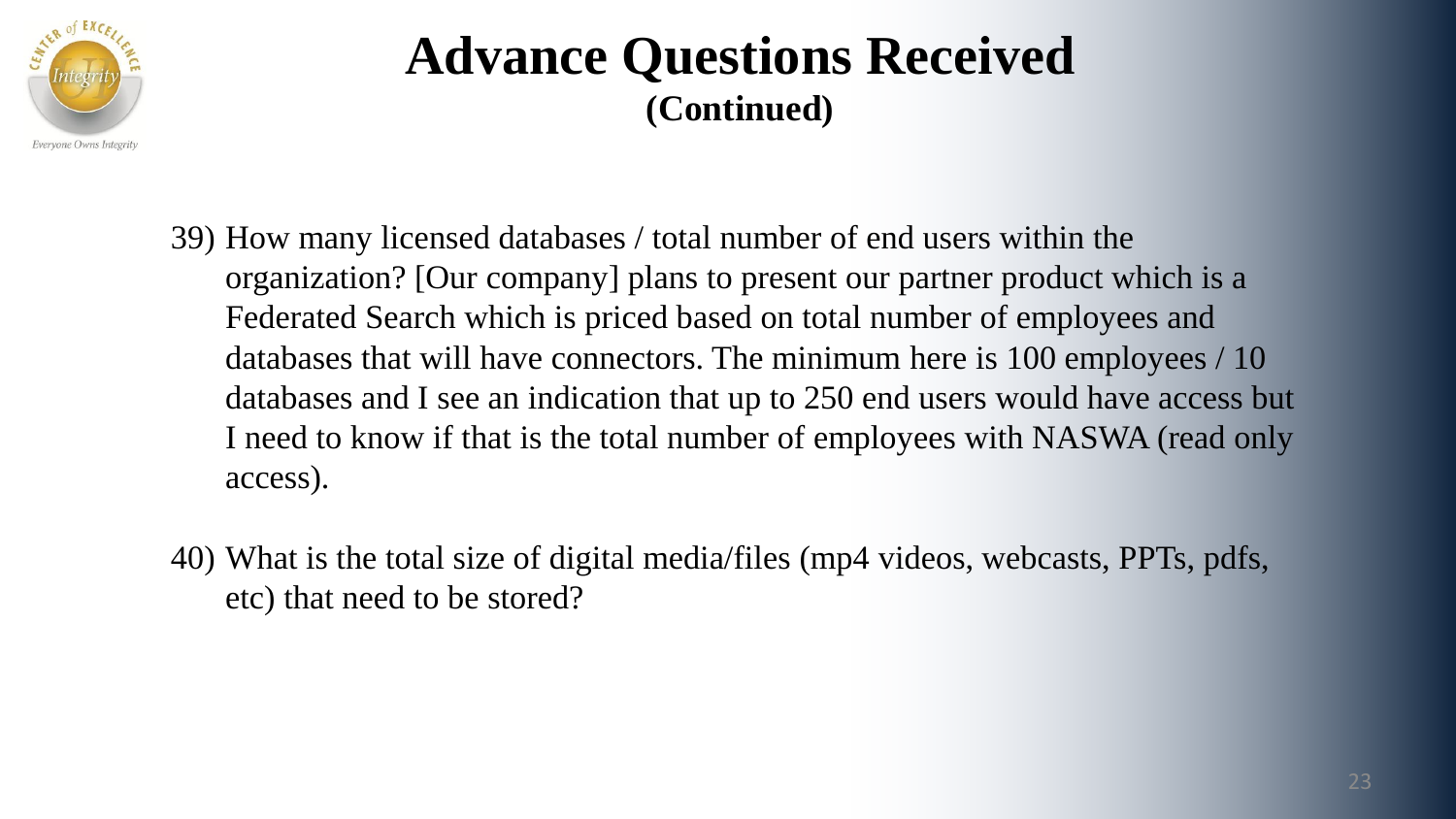

- 41) Can you provide a break down of how many files and total size for each of the various types of media?
- 42) Will the library be storing video media file formats (MP4, MOV, etc) for download only by stakeholders, or is streaming of videos from the library expected?
- 43) How many administrator users are there? Do all of them need the ability to create & publish library content, or only a subset?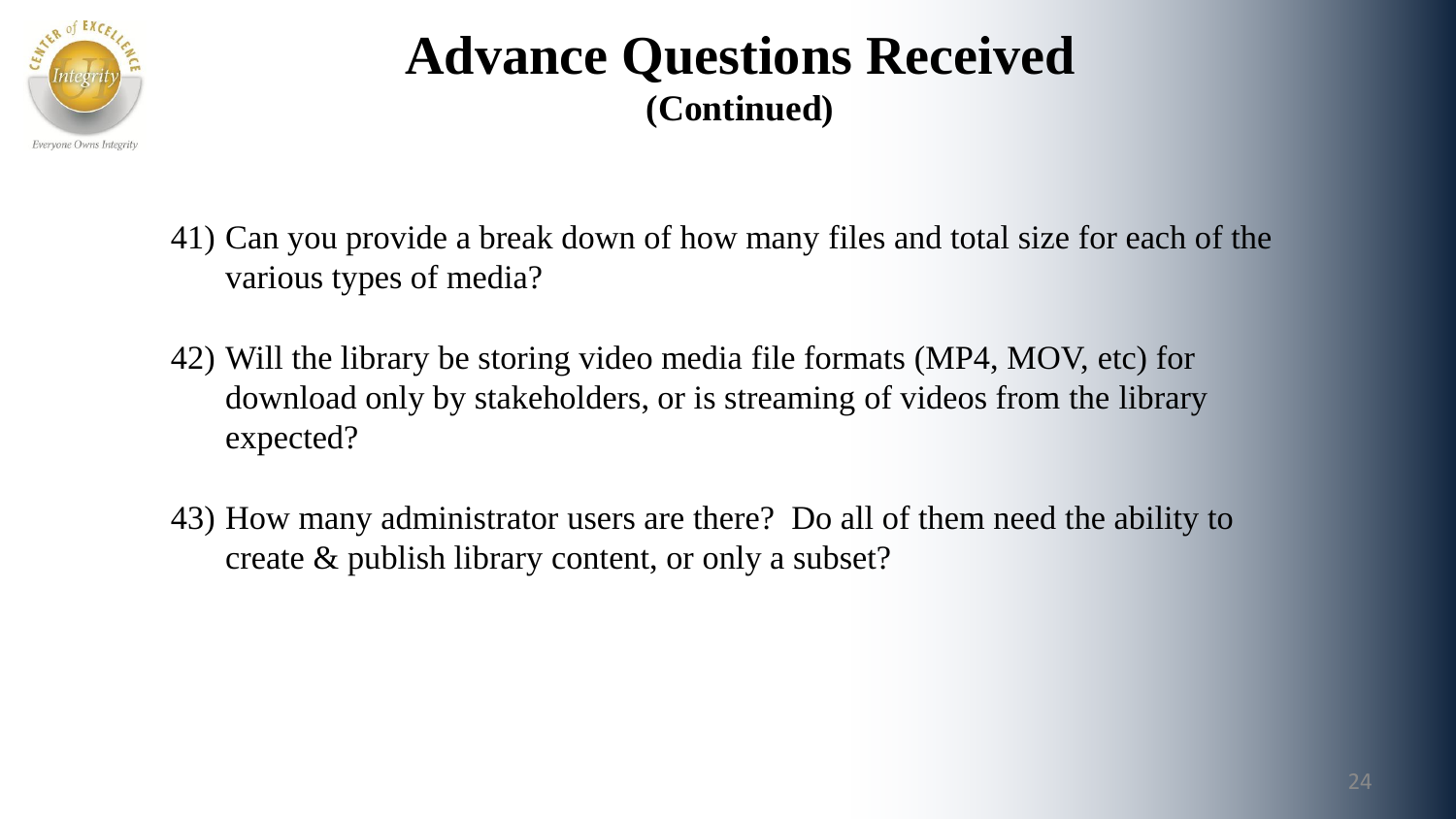

- 44) How many Registered users do you anticipate? And please describe the nature of their usage. For example: What is the expected total Registered User population? How frequently do you anticipate (on average) will any one Registered User log in?
- 45) Please describe the data, expected functionality, use cases, etc for third party applications (sub-databases) anticipated for the UIDL portal.
- 46) What type of search engine functionality modifications are desired/required?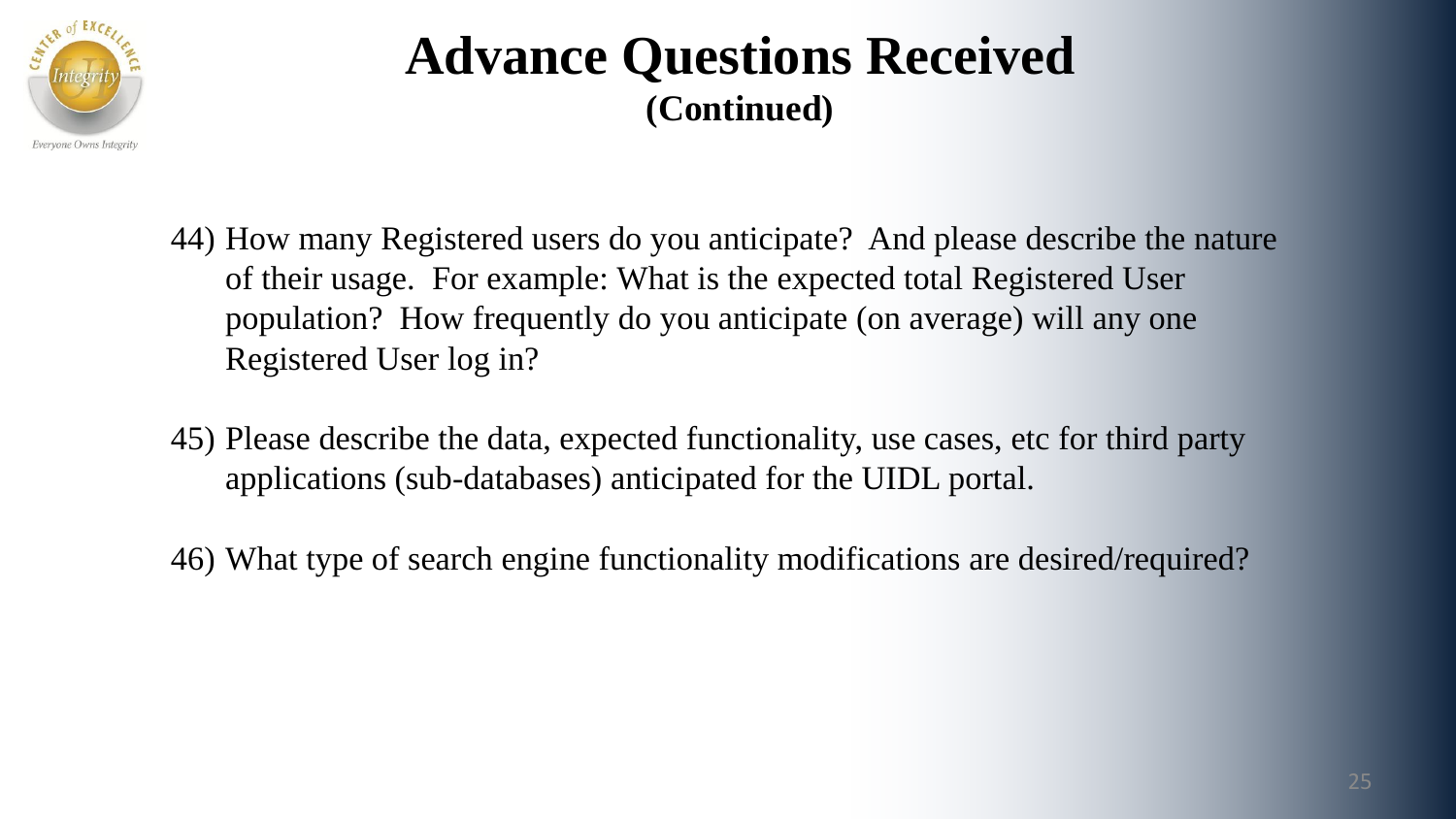

47) Will NASWA please identify any pertinent incumbent solution providers, including their roles and the specific hardware/software items they provide?

48) Will NASWA please clarify the difference between "threshold" requirements and "objective" requirements from the standpoint of what is required for compliance?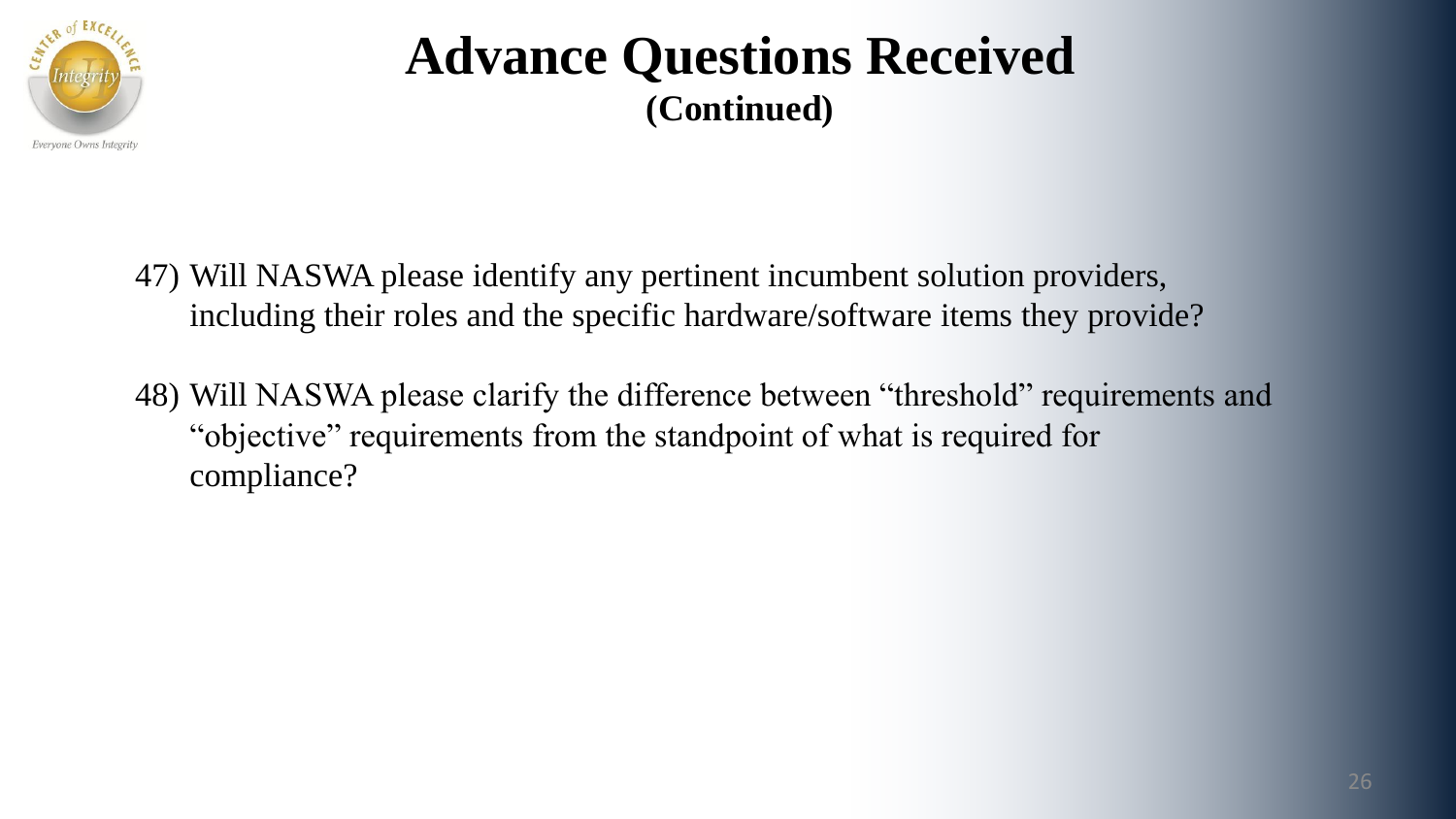

# **Does anyone have any additional questions today?**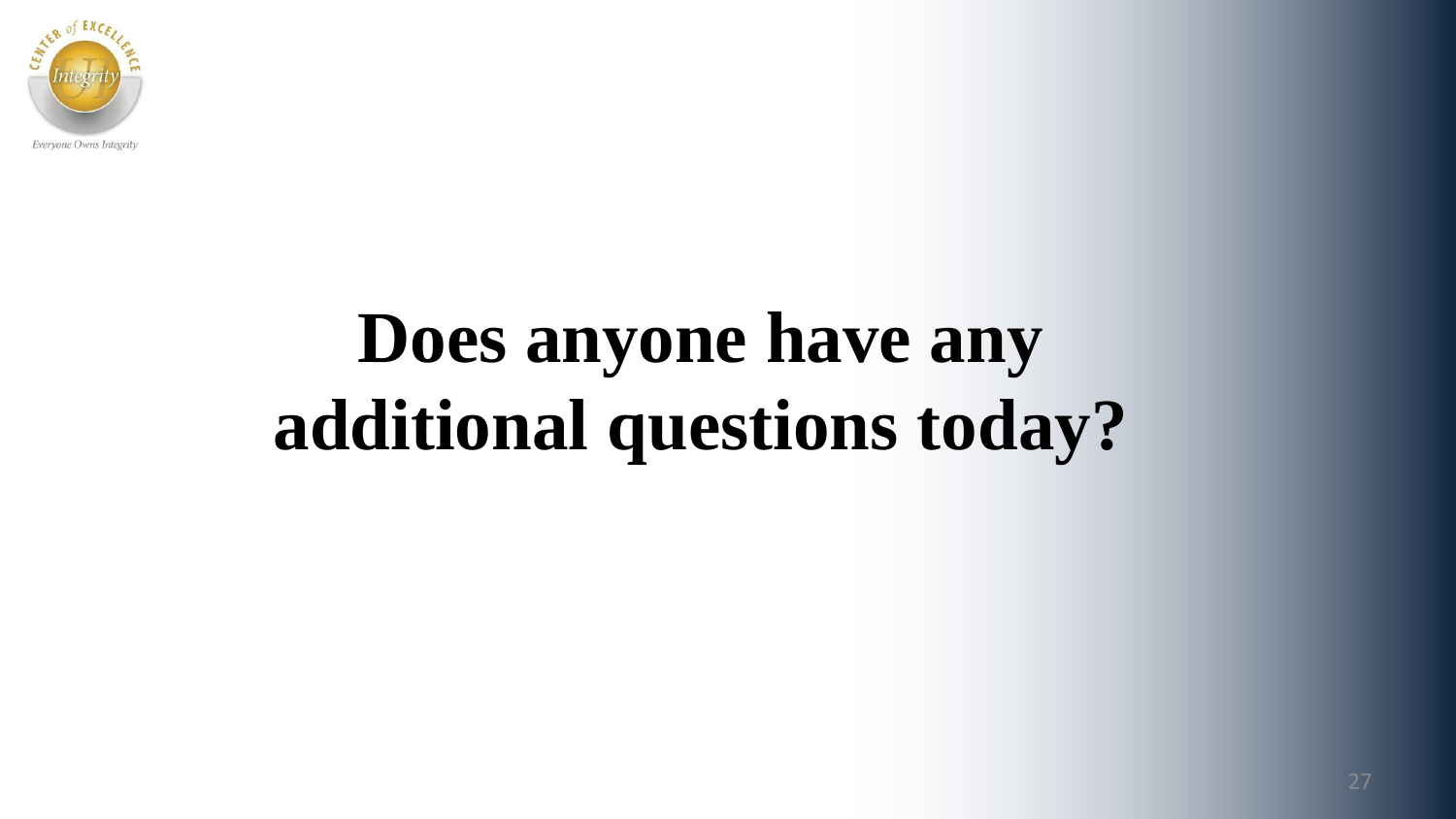

### **Conference Follow-up**

#### A written summary of the Questions and Answers will be posted at:

<http://itsc.org/Pages/VCO.aspx>

on Friday, March 11, 2016